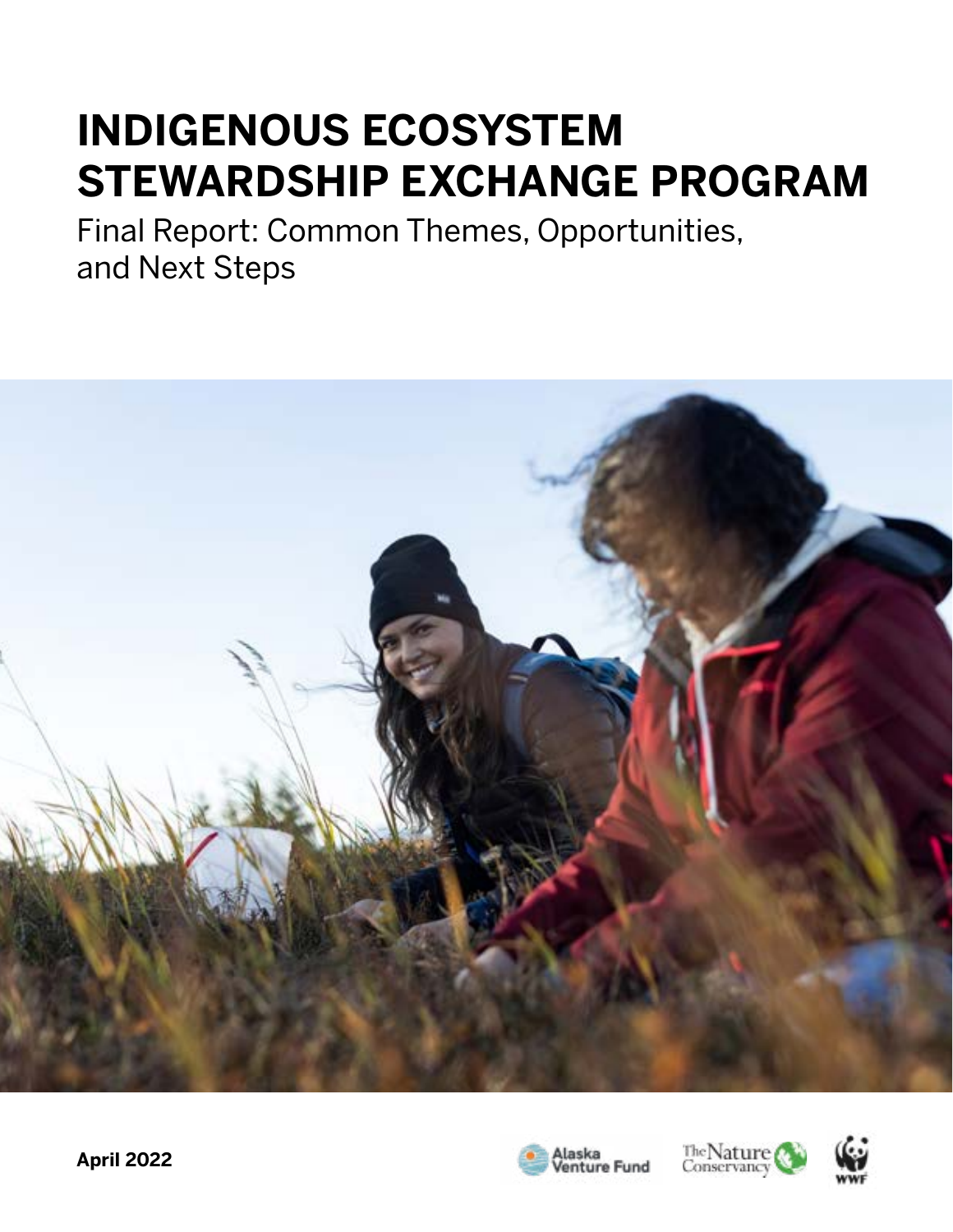Final Report: Common Themes, Opportunities, and Next Steps April 2022

Alaska Venture Fund is sincerely grateful to all those who contributed to this project and the development of this report. We would like to extend particular thanks to the participants, design team, and speakers who took part in the program for the insight, energy, and knowledge shared over the course of the exchange. We would also like to acknowledge our partners in facilitating this work, Raven's Group, The Nature Conservancy, and the World Wildlife Fund.

For further information about the exchange program or any of the opportunities outlined in this report, please contact Matt Rafferty at Alaska Venture Fund: [matt@alaskaventure.org](mailto:matt%40alaskaventure.org?subject=)

Photo credits: Cover image by [Nathaniel Wilder](https://www.nathanielwilder.com/), taken in Bristol Bay. Image on p.4 by [Bethany Sonsini Goodrich](http://www.bethany-goodrich.com/), taken in Southeast Alaska. Image on p.8 by Nathaniel Wilder, taken in Bristol Bay. Back cover image provided with kind permission by Katya Grey, taken in Bering Strait Region, Northwest Alaska.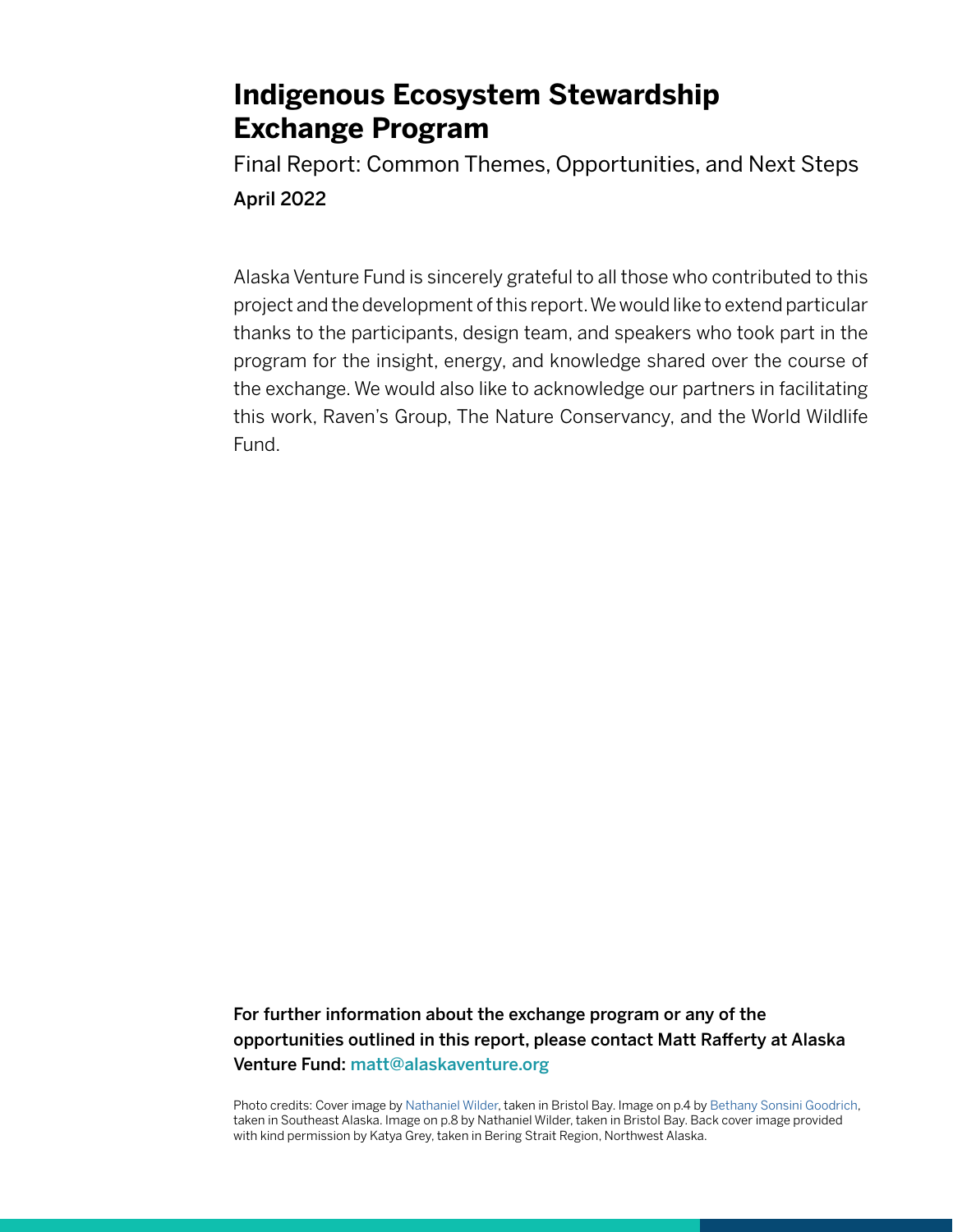# **Contents**

| Chin'an                                             | 4  |
|-----------------------------------------------------|----|
| I: Executive Summary                                | 5  |
| II: Background                                      | 7  |
| A. Purpose                                          | 7  |
| <b>B. Process</b>                                   | 7  |
| C. Context                                          | 8  |
| III: Common Themes                                  | 9  |
| IV: Opportunities for Alaska                        | 11 |
| V: Next Steps for Each Region                       | 14 |
| A: Bering Strait                                    | 15 |
| <b>B: Bristol Bay</b>                               | 15 |
| C: Southeast                                        | 16 |
| VI: Key Points from Each Exchange                   | 17 |
| Exchange 1: Thaidene Nëné Indigenous Protected Area | 17 |
| Exchange 2: Australia's Indigenous Protected Areas  | 18 |
| Exchange 3: Great Bear Rainforest and Haida Gwaii   | 20 |
| Exchange 4: Tallurutiup Imanga                      | 22 |
| Exchange 5: Alaska Examples                         | 24 |
| <b>VII: Appendices</b>                              | 26 |
| A. Design Team                                      | 26 |
| B. Program Participants                             | 27 |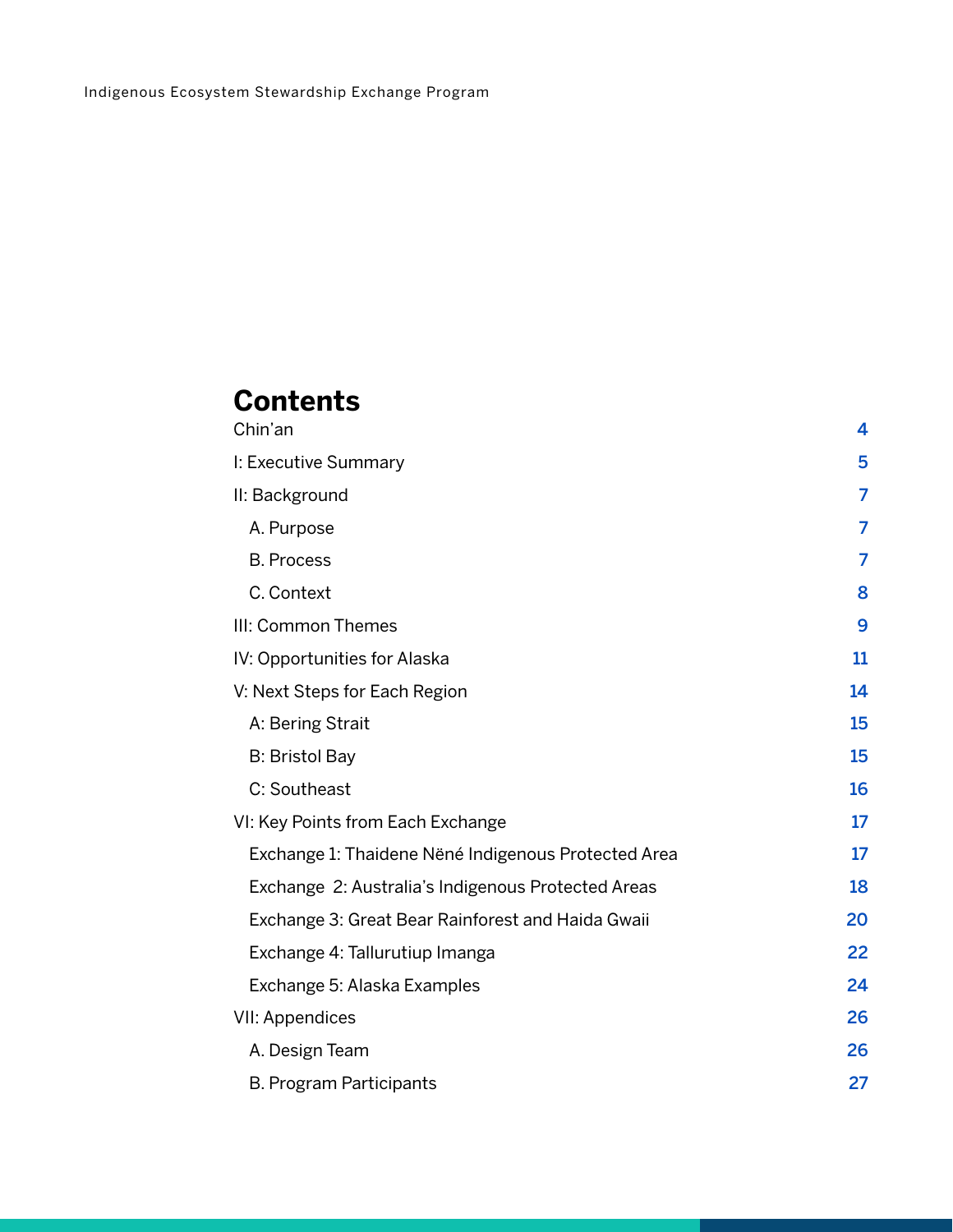### <span id="page-3-0"></span>**Chin'an** By Michelle Ravenmoon

Who would I be without the sun, the moon, and stars? Who would I be without the water, plants, salmon, and moose? Who would I be without my ancestors, my people, my family? Who would I be without the creator, Naqdeltani? I am part of all, all is part of me. What I give, I receive. What I receive, I give. To open up to our own awareness of the world Is to understand our position on this earth. It is with utmost gratitude and humility that I walk forward, That I give you my words, and that I receive yours. May we not only find wisdom to live by, But compassion for each other and courage to be our true selves. It is so, q'u lachq'u.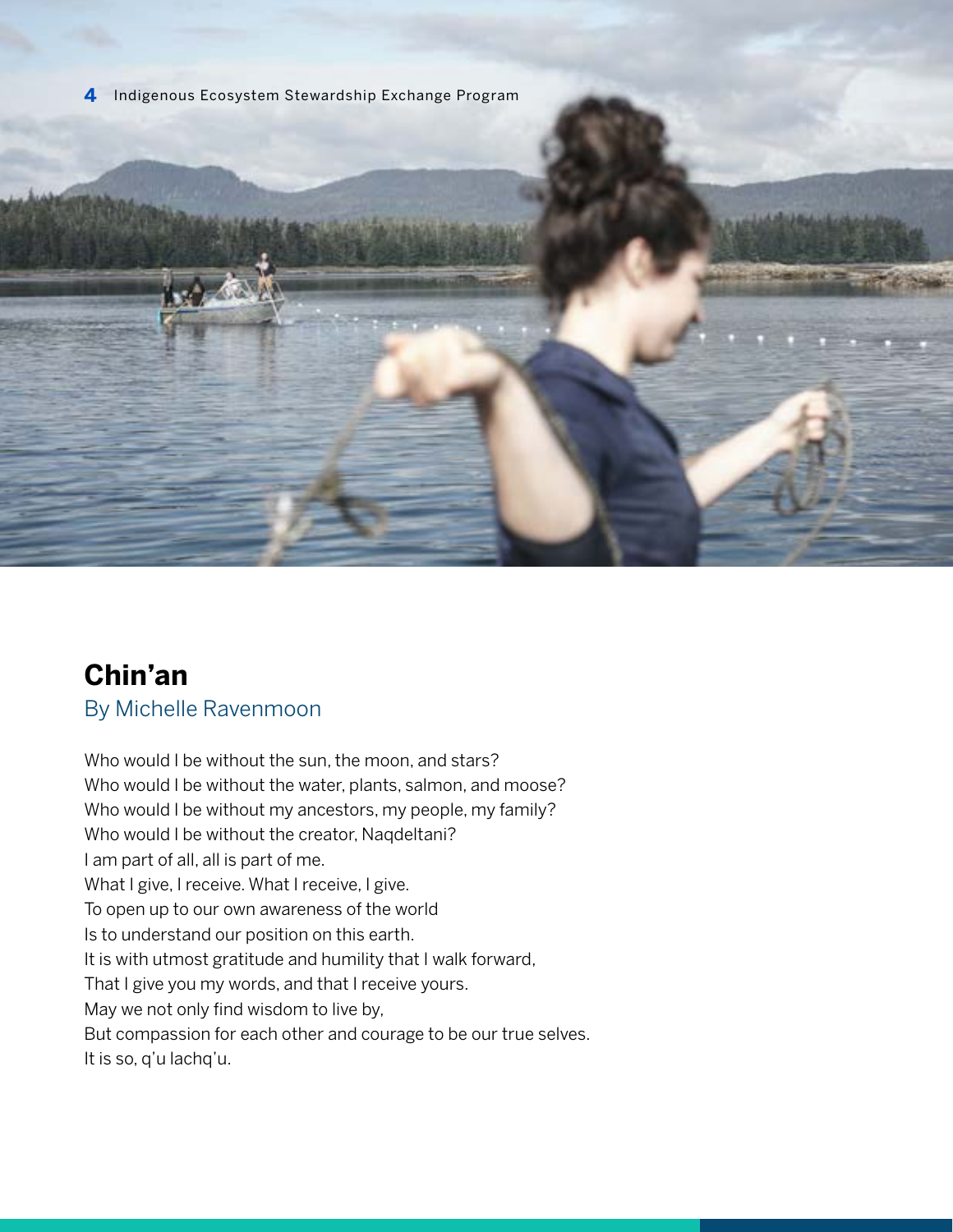# <span id="page-4-0"></span>**I: Executive Summary**

Indigenous-led ecosystem stewardship programs around the world are returning the management and caretaking of traditional lands to the local Indigenous peoples. The United States lags behind other countries in this effort and there is a lot to learn from them to honor Indigenous sovereignty and shift management practices here. From October to December 2021 Alaska Native leaders from Bristol Bay, Bering Strait, and Southeast Alaska gathered virtually with their counterparts from around the world to learn from their experiences and generate ideas for what is possible in Alaska.

#### Common Themes:

Indigenous leaders from around the globe surfaced important shared themes during this program that can guide the work of Alaska Native people as they advance efforts to establish Indigenous-led ecosystem stewardship programs in Alaska.

- Public lands are in fact Indigenous lands
- Consensus from local Tribes and communities is a critical first step
- Ensure Indigenous people have the economic means to thrive on their lands
- Invite federal and state governments to negotiate stewardship priorities on Indigenous terms
- The ecosystem is only healthy when all components, including the people, are healthy
- Indigenous Guardians programs are critical to successful ecosystem stewardship
- Indigenous languages matter for realizing stewardship and sovereignty

There are clear opportunities for Alaska Native people seeking to have the state and federal governments formally recognize them as the rightful stewards of their traditional lands and waters.

- Develop and implement Indigenous Guardians programs that meaningfully co-manage natural resources with state and federal agencies.
- Revisit existing laws where systemically incorporating Indigenous values could positively impact ecosystem stewardship.
- Find consensus for locally-driven solutions.
- Publicly restore Indigenous place names.
- Conduct future exchanges to continue to develop ideas, deepen relationships, and interrogate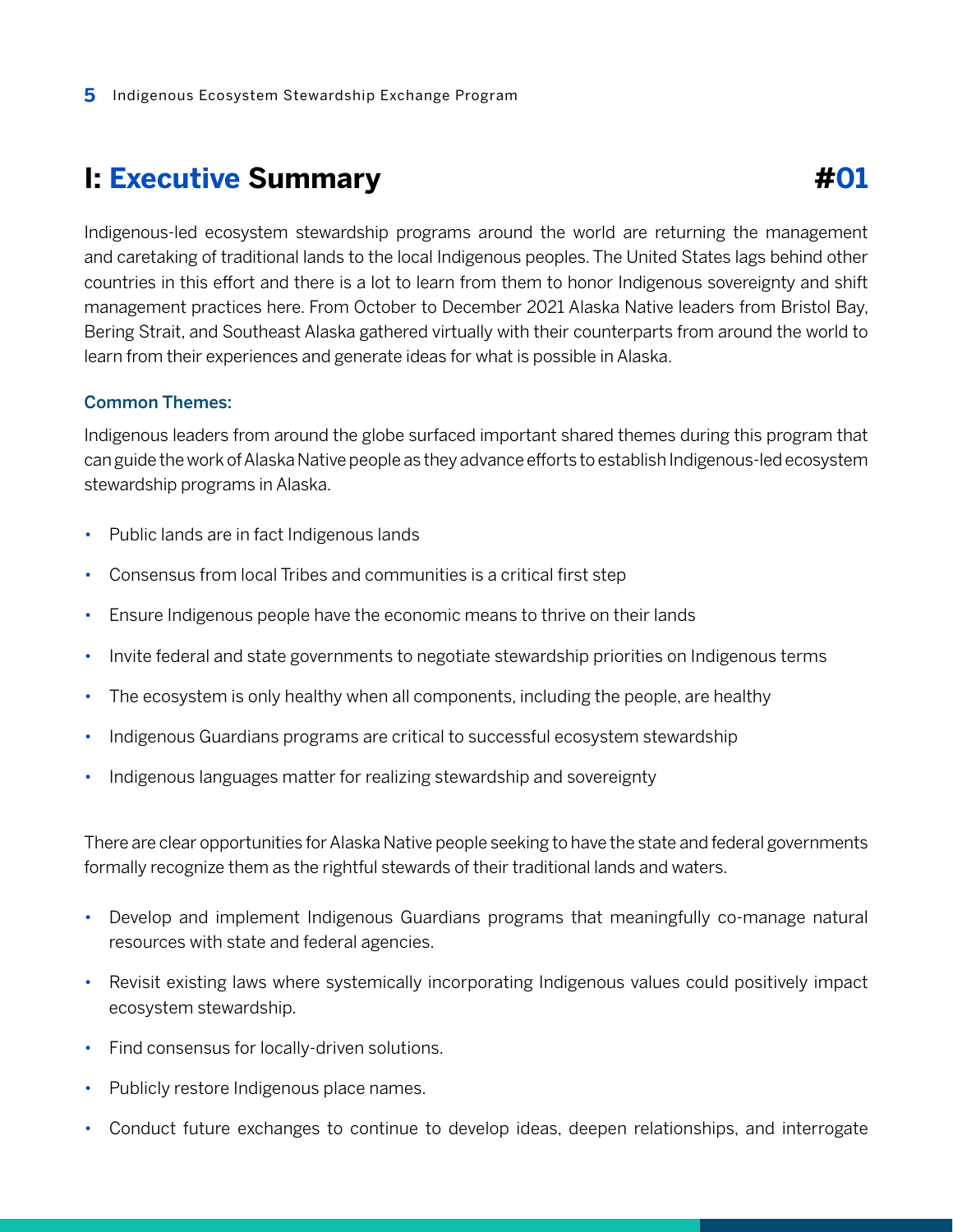imposed structures related to Indigenous stewardship.

- Conduct needs assessments for hunting and fishing to inform co-management efforts.
- Show how Indigenous stewardship is a different relationship to the land and water that leads to better outcomes than western conservation.

Participants of this exchange program were drawn from three different regions of Alaska. Each regional team identified potential next steps to advance these conversations in their local geographies.

#### Bering Strait identified:

- Strengthen marine mammal stewardship by increasing collaboration and integration among the co-management groups operating in the region;
- Use existing regional meetings and conversations to determine and set local priorities; and
- Conduct analysis to determine Indigenous stewardship opportunities in the region.

#### Bristol Bay identified:

- Create a common vision of Alaska Native stewardship in the region;
- Seek partnerships and develop leadership to move Indigenous stewardship ideas forward; and
- Restore Alaska Native languages and center organizational cultures on Indigenous values.

#### Southeast Alaska identified

- Build capacity at all ages and levels in areas where Alaska Native expertise is needed;
- Develop an intentional focus on healing as a cornerstone of this work; and
- Develop sustainable communities while reclaiming our lands and waters.

We are at an ideal time to prioritize Indigenous values and chart a new course forward for the planet. This is important not only for stewardship opportunities in Alaska, but also for humanity to survive in a rapidly changing climate that is straining our ecosystems and political systems. Indigenous peoples have an opportunity to think big and bold as they determine what is right for their people, lands, and waters.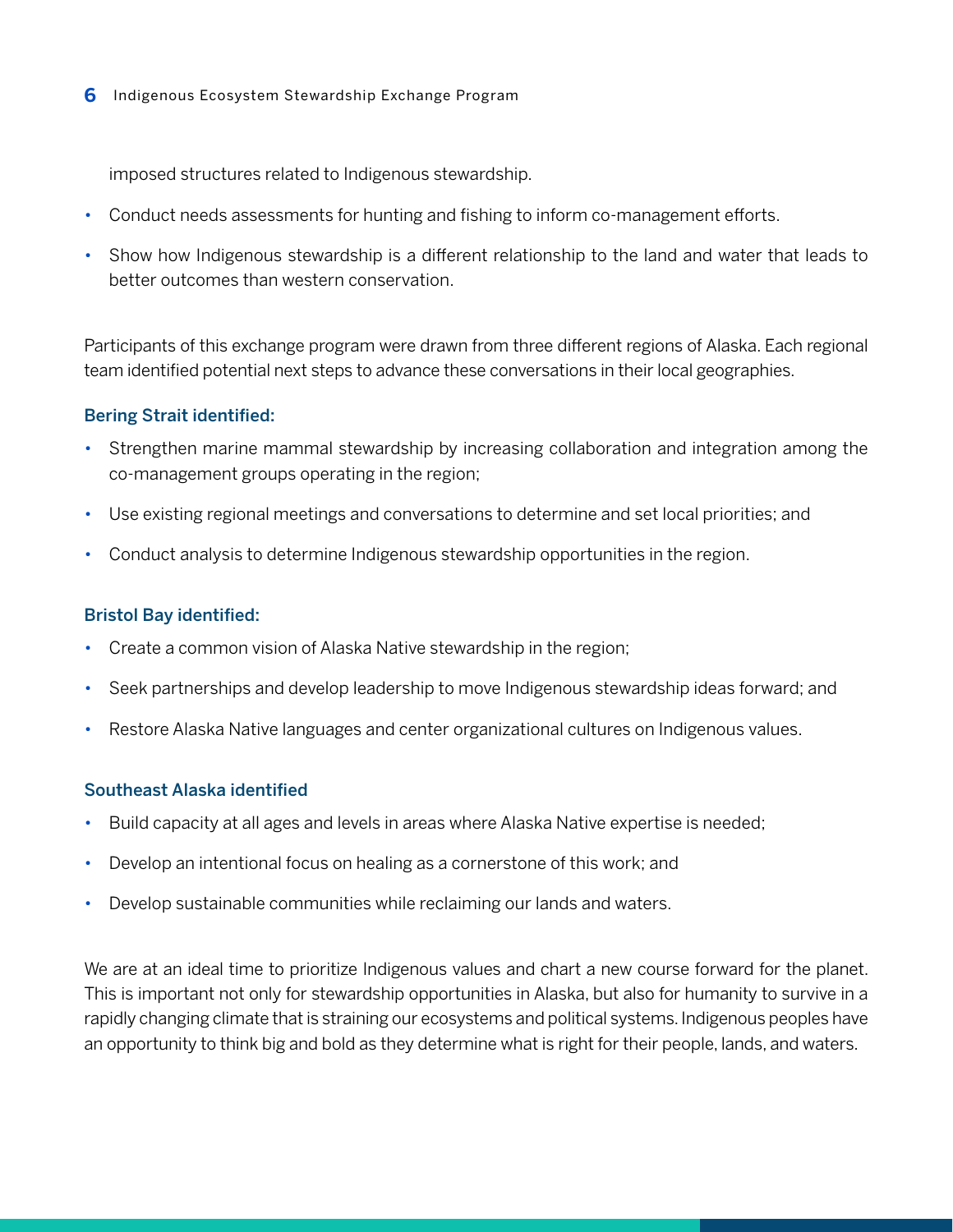# <span id="page-6-0"></span>**II: Background**

#### A. Purpose

The United States federal government has stated a goal to conserve 30% of the country's lands and waters by 2030 (America the Beautiful) and ensure 40% of the economic benefit of all federal spending on climate and clean energy goes to disadvantaged communities (Justice40). At the same time, Indigenous people around the world are successfully creating area-based stewardship initiatives that provide benefits to the people, economy, and ecosystem while simultaneously and formally honoring Indigenous values and sovereignty. This virtual exchange program was created to capitalize on these federal opportunities and global examples to address sovereignty, stewardship, healing, and prosperity for Alaska Natives peoples and their lands on their terms.

#### B. Process

From October to December 2021, a cohort of 25 Alaska Native leaders from Bering Strait, Bristol Bay, and Southeast Alaska learned from founders of Indigenous-led ecosystem stewardship projects around the world. The program further galvanized and reinvigorated Alaska Native leaders to make interpersonal connections, build local and global networks, and identify ideas for common themes, opportunities, and regional next steps.

A Design Team with representatives from each region planned the program and Raven's Group, an Alaska Native-led consulting firm, facilitated the virtual exchanges.

Speakers from Australian Indigenous Protected Areas, Thaidene Nene (Northwest Territories, Canada), Great Bear Rainforest and Haida Gwaii (British Columbia, Canada), and Tallurutiup Imanga (Nunavut, Canada) shared information on how their projects were formed, what they have learned since implementation began, and the impact that has resulted for their people. Alaska examples included the Indigenous-led conservation work in Southeast Alaska (Sustainable Southeast Partnership, Seacoast Trust, and Indigenous Guardians Program) and the Village of Igiugig's work to create Tribally-Designated Protected Areas using Native land allotments.

A sub-group of program participants, called the Momentum Keepers, met after the exchanges to help refine the ideas that emerged from the program into next steps for each region. There is hope for this group to continue to meet on a regular basis to keep regional and statewide efforts moving forward.

This program was funded by the Alaska Venture Fund and the World Wildlife Fund's Arctic Program in partnership with The Nature Conservancy.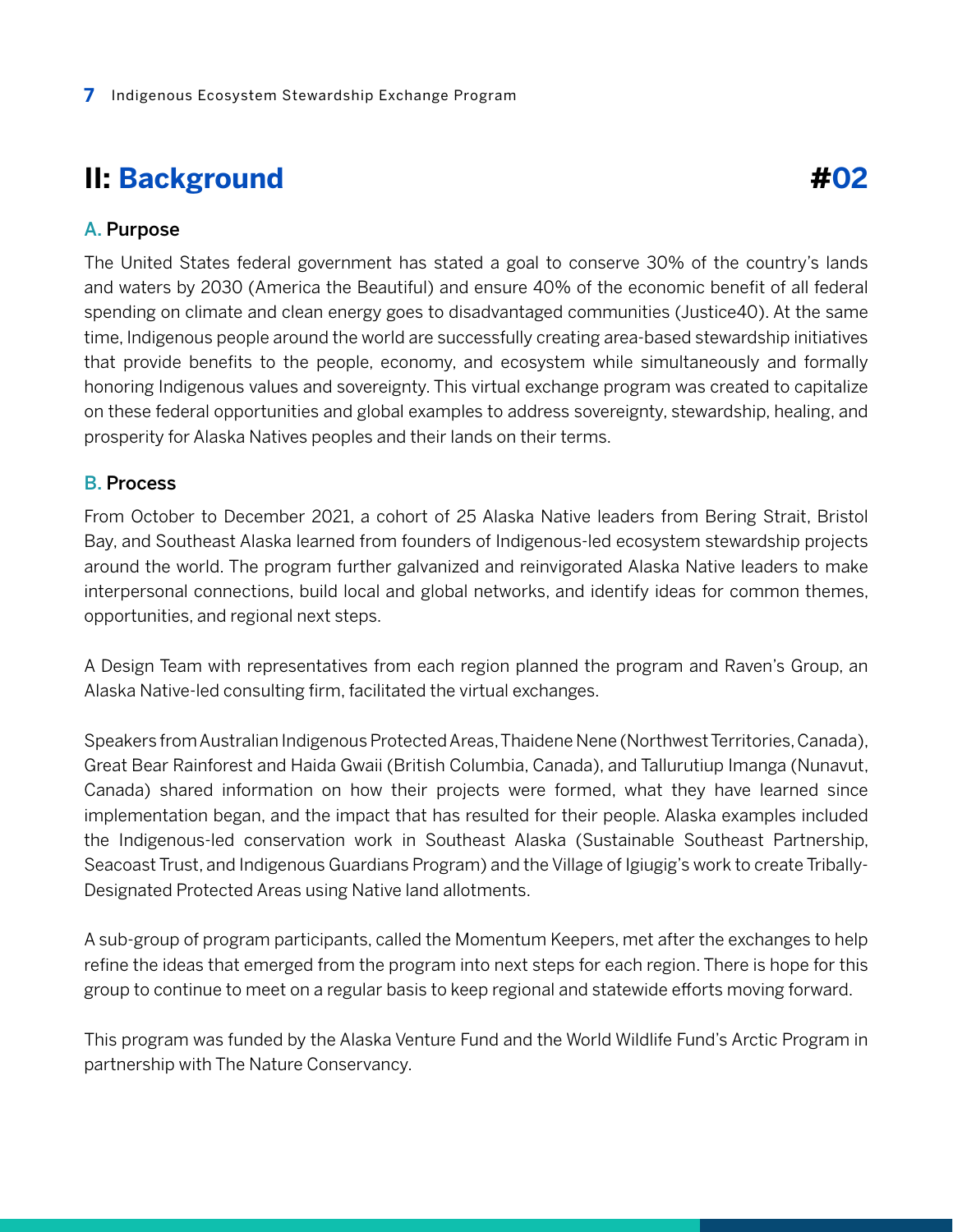#### <span id="page-7-0"></span>C. Context

Alaska's 229 federally-recognized Tribes still live on their ancestral lands. Culture and language are still practiced and spoken, despite colonization and the systems it has imposed. Federal land makes up 60% (222 million acres) of the total landmass of Alaska and another 13% (44 million acres) is owned by Native Corporations that were chartered under the Alaska Native Claims Settlement Act. Much of these lands and adjacent waters remain abundant for wildlife, which provides food, cultural values, and economic stability for Indigenous people that live nearby.

What conservation means to Indigenous people of Alaska is influenced by their uninterrupted and continued connection to their land and active subsistence and gathering practices. Thus, conservation through an Alaska Native lens must be redefined to align with Indigenous values that honor the interconnection and reciprocity embedded in that relationship between all life, lands and waters. This shift towards Indigenous stewardship presents a great opportunity to create new systems in Alaska that support Alaska Native peoples' work towards more formalized western recognition of the management of their ancestral lands. This program sought to create space for and further strengthen statewide networks and relationships between stewards and leaders to identify these types of opportunities and possible next steps to achieve them in Alaska.

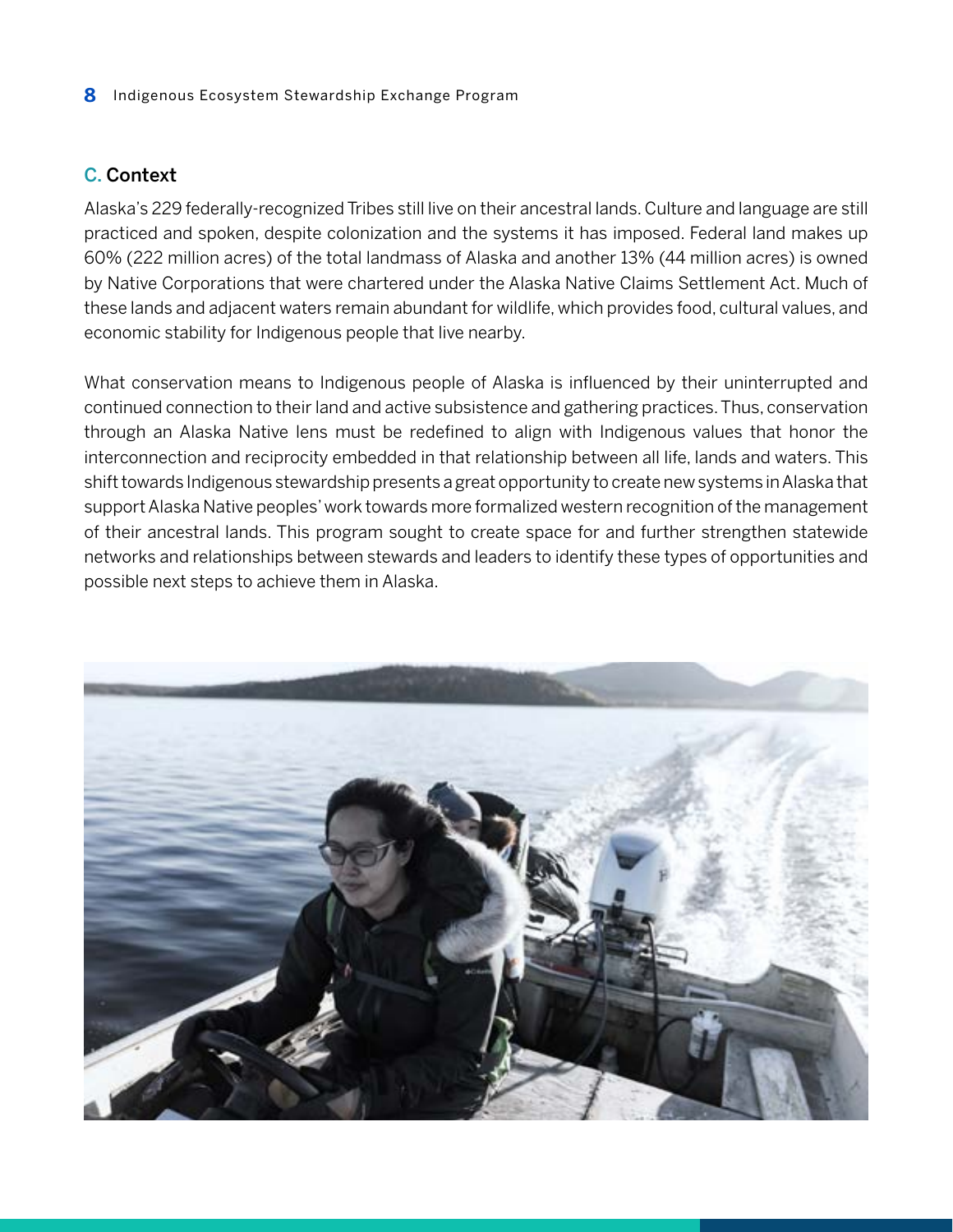# <span id="page-8-0"></span>**III: Common Themes #03**



Presentations from around the globe surfaced a number of shared themes. These can guide the work of Alaska Native people as they advance efforts to establish Indigenous-led ecosystem stewardship programs.

1. Public federal and state lands are in fact Indigenous lands. Indigenous people, and specifically Alaska Native people and Tribes, have lived sustainably and continually on these lands and waters for thousands of years. They recognize the relationality that exists between people and the lands and waters, along with the animals and plants. This has been fractured based on land ownership structures imposed since colonization, from Russian occupation through ANCSA, ANILCA and today.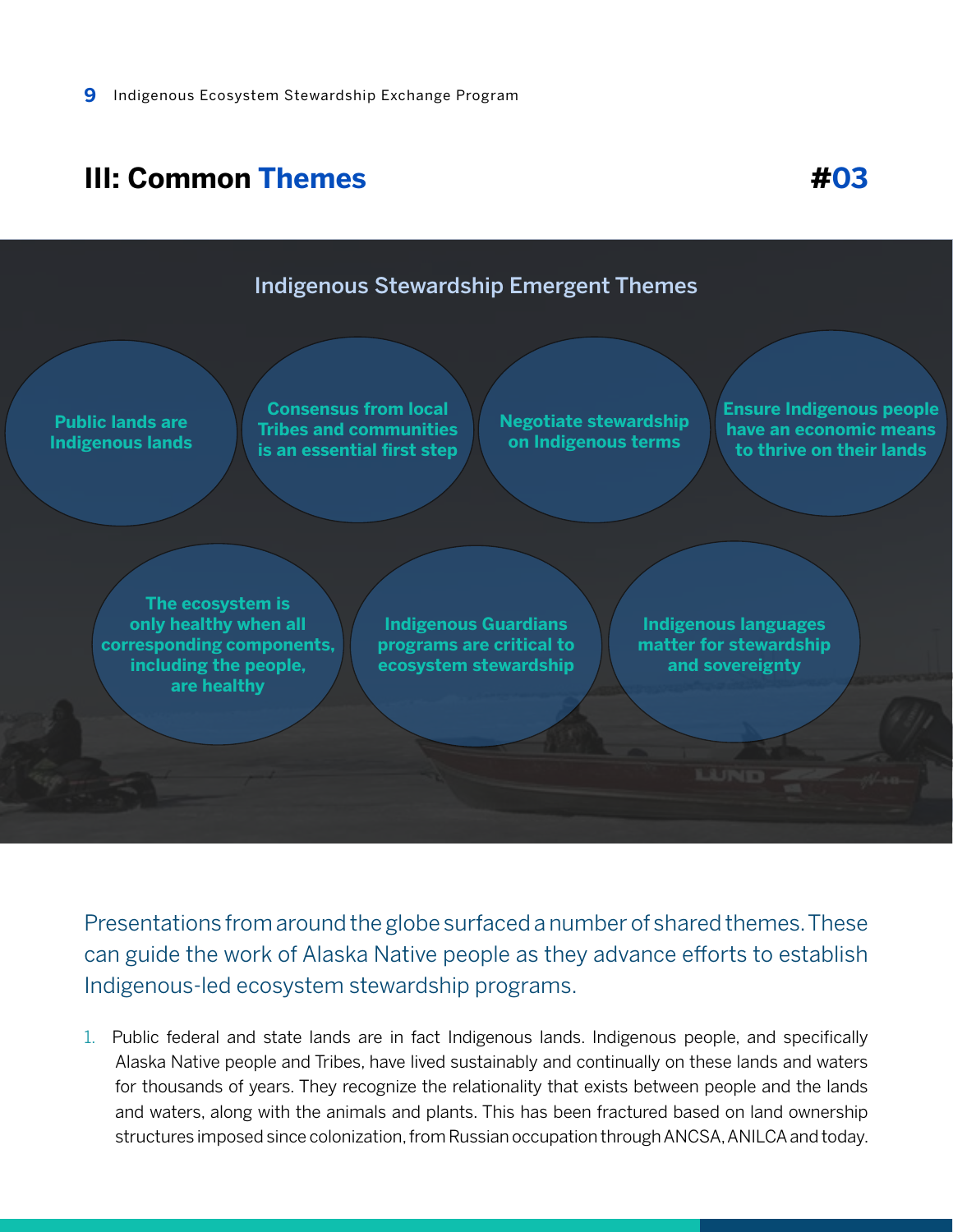- 2. Gaining input and consensus from local people and communities on how they want their lands and waters managed is a critical first step when seeking stewardship opportunities. This consensusbuilding work is challenging and time consuming and must happen before projects can be proposed or moved forward. Planning for these projects across the globe all relied on Indigenous values and knowledge of important hunting, fishing and cultural sites, with active involvement of elders and youth in their creation.
- 3. Upon finding this consensus, local Indigenous people assumed ownership over their lands and waters and invited the regional and federal governments to negotiate with them on how to manage the lands, as opposed to the other way around, which had been the status quo since colonization. Management itself is a western construct and is not ambitious enough for the shift needed to transition to a relational approach to caring for the lands, waters, plants, people and animals.
- 4. Sustainable economic development that recognizes that people are an integral part of the ecosystem and allows local people to thrive alongside nature is an essential part of ecosystem stewardship. This must be done on the terms and by the values of the Indigenous people that live there and successfully stewarded these places since time immemorial.
- 5. The ecosystem is only healthy when all the corresponding components, including the people, are also healthy. Colonization disrupted the relationship between land and people by establishing imposed structures that separated people from the environment. This has caused intergenerational trauma to Indigenous peoples and their lands and waters. Healing must be recognized and included as a critical element of stewardship efforts.
- 6. Co-management of the lands and waters via local residents in the form of Indigenous Guardians (or Rangers, Watchmen, or Sentinel, etc.) programs is a core underpinning of successful ecosystem stewardship. These programs create jobs in rural communities, incorporate Indigenous values and knowledge, and lead to better outcomes for people and the environment.
- 7. Indigenous language matters. Indigenous place names are deeply rooted in meaning and cultural significance, often tied to subsistence and survival. Restoring these place names is an important component of stewardship and healing, as is the revitalization of Indigenous languages more broadly.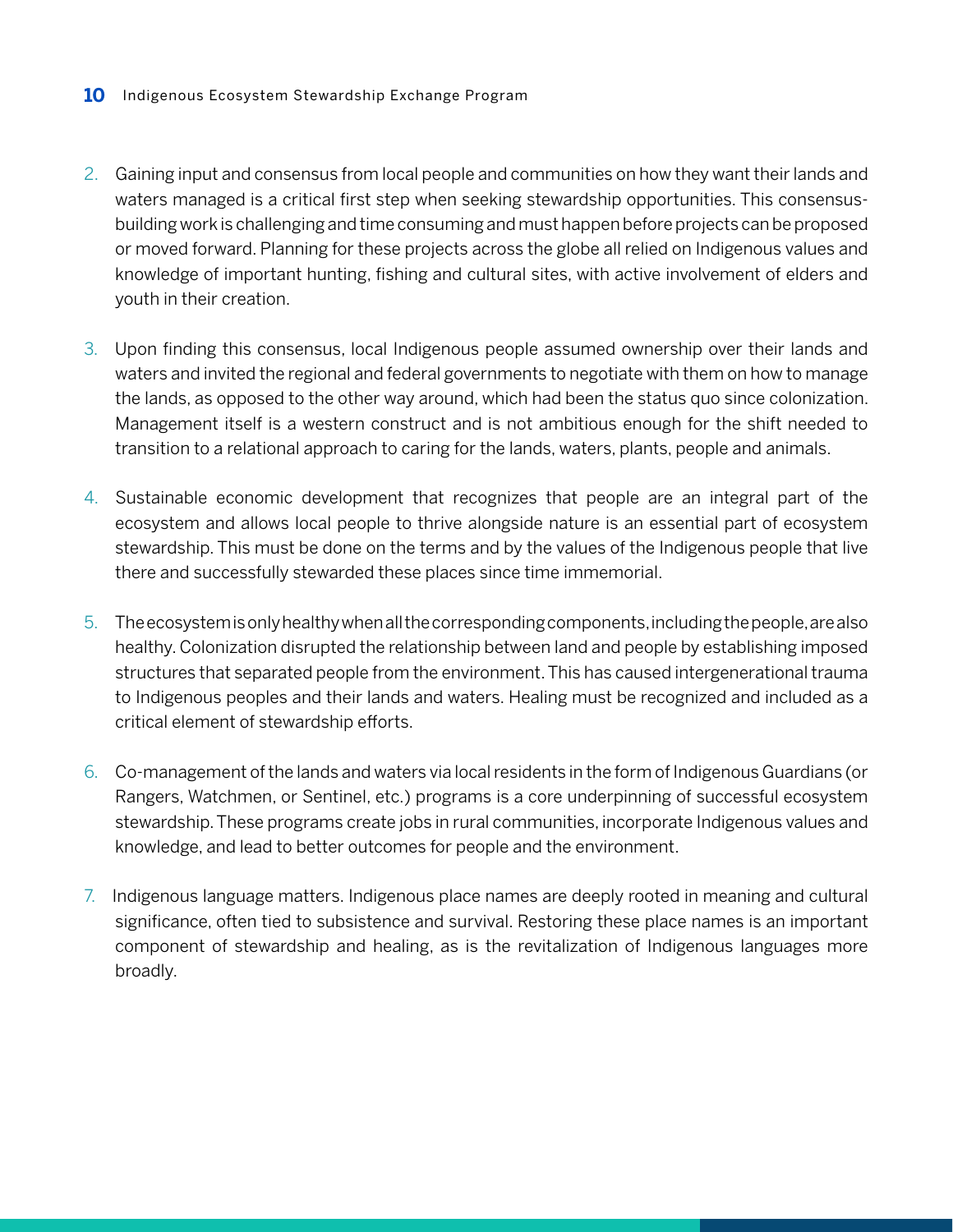# <span id="page-10-0"></span>**IV: Opportunities for Alaska**

The program participants identified the following opportunities for Alaska based on what they learned from the global examples.

| <b>Description</b>                                                                                                                                   | Importance                                                                                                                                                                                                                                                                                                                                                                                                                      | <b>Opportunities</b>                                                                                                                                                                                                                                                                                                                                                                                                                                                                                                                                                                                                                                         |
|------------------------------------------------------------------------------------------------------------------------------------------------------|---------------------------------------------------------------------------------------------------------------------------------------------------------------------------------------------------------------------------------------------------------------------------------------------------------------------------------------------------------------------------------------------------------------------------------|--------------------------------------------------------------------------------------------------------------------------------------------------------------------------------------------------------------------------------------------------------------------------------------------------------------------------------------------------------------------------------------------------------------------------------------------------------------------------------------------------------------------------------------------------------------------------------------------------------------------------------------------------------------|
| Develop and<br>implement Indigenous<br>Guardians programs<br>that meaningfully<br>co-manage natural<br>resources with state and<br>federal agencies. | These types of programs are the<br>foundation of every international<br>example we learned from.<br>Alaska Native people<br>successfully stewarded<br>their lands and waters for<br>thousands of years before<br>colonization. The last 200<br>years have seen enormous<br>degradations. Honoring and<br>returning to systems led by<br>Indigenous people and values<br>can heal these.                                         | Ensure the Indigenous Guardians<br>Network housed at the Central Council<br>of Tlingit & Haida Indian Tribes of Alaska<br>in Southeast Alaska and the Indigenous<br>Sentinels Network in the Pribilof Islands<br>have the capacity and resources needed<br>to successfully launch;<br>Identify common needs and<br>approaches that could create<br>economies of scale or jump start the<br>learning curve to allow programs in<br>other geographies in Alaska to launch<br>more easily; and<br>Create educational opportunities and<br>workforce development programs<br>for Alaska Native people to become<br>Indigenous Guardians in their<br>communities. |
| Revisit existing laws<br>where systematically<br>incorporating Indigenous<br>values could positively<br>impact ecosystem<br>stewardship.             | The laws in place represent<br>and prioritize western, not<br>Indigenous, values. Federal<br>laws like ANSCA and ANILCA,<br>and state hunting and fishing<br>regulations, for example, are in<br>need of interrogation. They have<br>not been updated sufficiently to<br>reflect the needs of Indigenous<br>people today. Laws centered<br>on Indigenous values will have<br>better outcomes for people and<br>the environment. | Conduct a thorough legal analysis to<br>determine opportunities.<br>Conduct listening sessions in rural<br>communities to gain their input and<br>understanding of what is working and<br>what needs to be changed and/or<br>compile previously completed listening<br>sessions.<br>Consult with elders to understand the<br>practices that were in place before<br>colonization.                                                                                                                                                                                                                                                                            |

### **#04**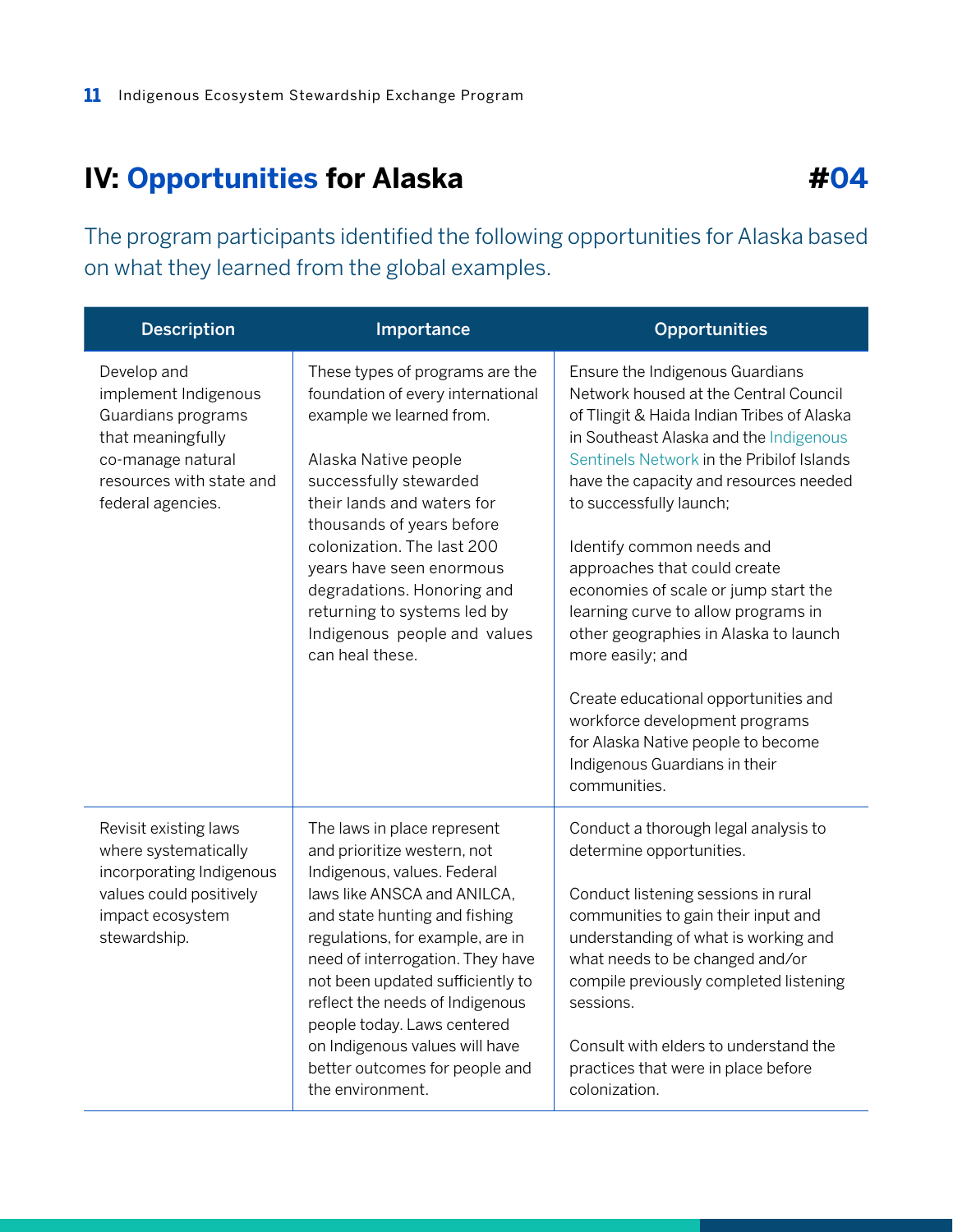| Find consensus for<br>locally-driven solutions.                                                                                                                                      | Current systems have been<br>imposed on Indigenous people<br>since colonization. Locally-<br>driven solutions break that<br>cycle and will lead to better<br>outcomes based on what has<br>worked here before. Working<br>with Tribes to determine need<br>and find consensus was cited<br>as a critical first step by each of<br>the guest speakers.                                                                                                                                                           | Developing big ideas will require<br>involvement from more people from<br>each region as well as local leadership<br>to design and implement a process.<br>This will look different in each region,<br>but starts with local leadership and<br>bringing people together.                                                                                                                                                                                                                                                                                                         |
|--------------------------------------------------------------------------------------------------------------------------------------------------------------------------------------|-----------------------------------------------------------------------------------------------------------------------------------------------------------------------------------------------------------------------------------------------------------------------------------------------------------------------------------------------------------------------------------------------------------------------------------------------------------------------------------------------------------------|----------------------------------------------------------------------------------------------------------------------------------------------------------------------------------------------------------------------------------------------------------------------------------------------------------------------------------------------------------------------------------------------------------------------------------------------------------------------------------------------------------------------------------------------------------------------------------|
| Publicly restore<br>Indigenous place names.                                                                                                                                          | Traditional place names have<br>been erased from the public<br>eye by colonization. These<br>traditional names are connected<br>to the land and convey<br>important information that is<br>needed for survival and rooted<br>in culture.                                                                                                                                                                                                                                                                        | Incorporate Indigenous names<br>in federal and state negotiation<br>processes to formally change colonial<br>names back to Indigenous names.<br>Change local, state, and federal road<br>and interpretive signs to include Native<br>names and languages.<br>Create an atlas of Indigenous place<br>names.                                                                                                                                                                                                                                                                       |
| Conduct future<br>exchanges to continue<br>to generate and<br>develop ideas, deepen<br>relationships, and<br>interrogate imposed<br>structures related to<br>Indigenous stewardship. | There is a need to continue<br>these conversations around<br>Alaska Native stewardship, and<br>at local, regional, and statewide<br>levels, it is important to provide<br>more opportunities to learn,<br>share, create, and spread ideas.<br>Ongoing dialogues should<br>include a diversity of Native<br>organizations and perspectives,<br>including Tribes, village corps,<br>regional corps, non-profits, local<br>governments, culture bearers,<br>language bearers, hunters,<br>elders, youth, and more. | Convene the Momentum Keepers on a<br>regular basis as a body that can develop<br>and disseminate ideas in their regions;<br>Conduct regional convenings<br>to determine opportunities for<br>stewardship efforts specific to the<br>needs and situations in these areas.<br>This could include participants from<br>this exchange program and others<br>to generate visions and plans, gain<br>consensus, and implement next steps;<br>Conduct targeted interregional<br>exchanges within Alaska to share<br>replicable and inspiring projects that<br>are underway or emerging; |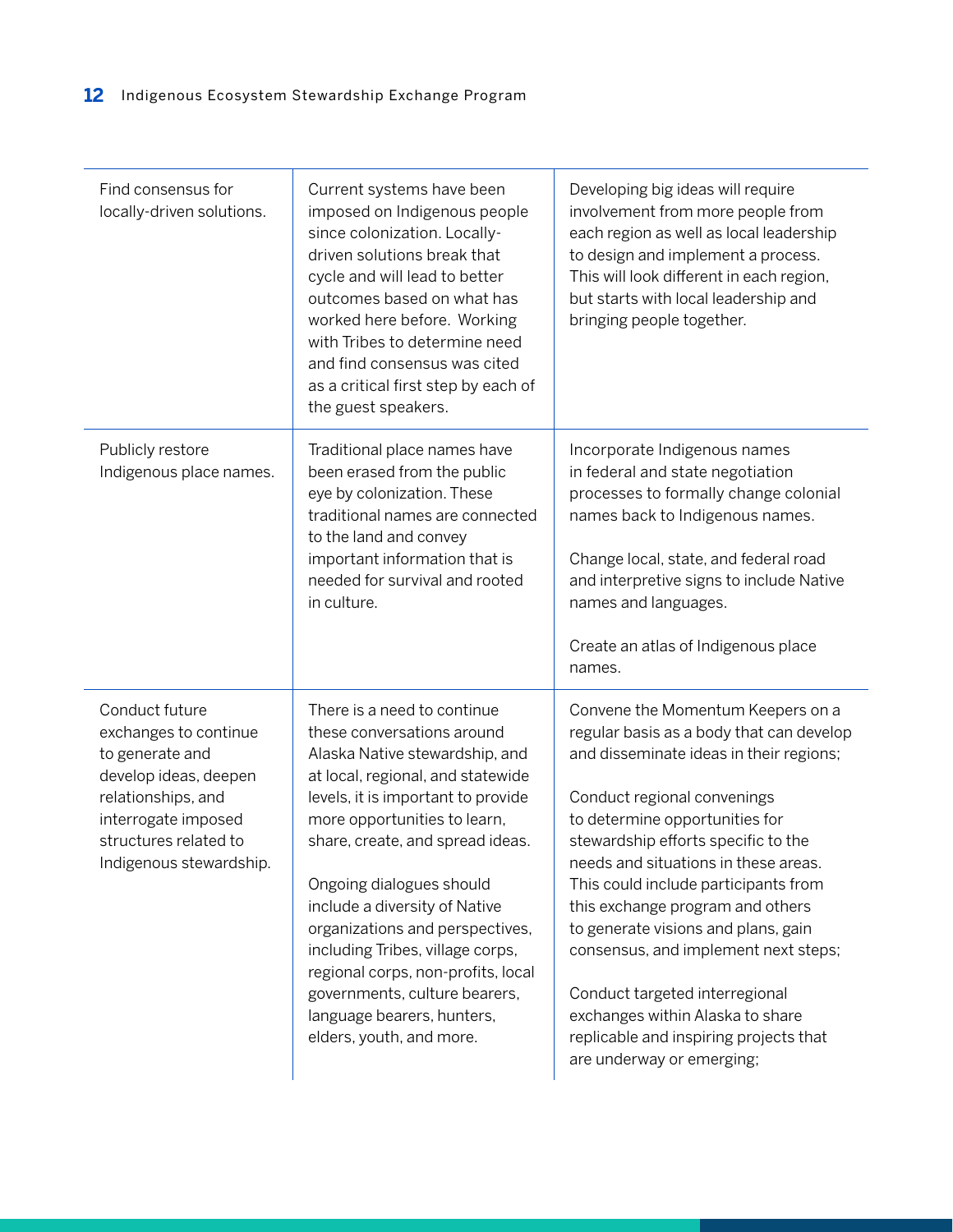|                                                                                                                                                                                 |                                                                                                                                                                                                                                                                                                                                                                                                                                                                                                                                                                                                                                                            | Bring Alaska Native leaders from<br>specific places to locations abroad that<br>are analogous to their needs; and<br>Conduct Indigenous Guardians focused<br>exchanges where leaders of emerging<br>programs in Alaska engage with leaders<br>of established programs around the<br>world for in-depth, hands-on learning<br>to determine program design and<br>implementation.          |
|---------------------------------------------------------------------------------------------------------------------------------------------------------------------------------|------------------------------------------------------------------------------------------------------------------------------------------------------------------------------------------------------------------------------------------------------------------------------------------------------------------------------------------------------------------------------------------------------------------------------------------------------------------------------------------------------------------------------------------------------------------------------------------------------------------------------------------------------------|------------------------------------------------------------------------------------------------------------------------------------------------------------------------------------------------------------------------------------------------------------------------------------------------------------------------------------------------------------------------------------------|
| Conduct needs<br>assessments for hunting<br>and fishing, informed<br>by climate shifts, to<br>help form the direction,<br>vision, and intent of local<br>co-management efforts. | Local hunters and fisherman<br>continue the traditions and<br>practices of subsistence that<br>have sustained Alaska Native<br>peoples for over 10,000 years.<br>Their input is vital to informing<br>stewardship efforts.                                                                                                                                                                                                                                                                                                                                                                                                                                 | Conduct research, mapping, elder-<br>interviews, and analysis to identify<br>important habitat, cultural sites,<br>traditional knowledge, and ideas already<br>under consideration.<br>Develop maps to visually convey the<br>most important lands and waters<br>needed for animals to thrive and<br>Indigenous people to harvest food.                                                  |
| Show how Indigenous<br>stewardship is a different<br>relationship to the land<br>and water that leads to<br>better outcomes than<br>western conservation.                       | There is a difference between<br>the Native lived experience<br>of stewardship and the<br>mainstream western idea of<br>conservation, which current<br>laws are based on. This Native<br>stewardship understands the<br>relationality between people and<br>the environment. It recognizes<br>the interconnection between<br>everything that is there - the<br>land, water, plants, animals, and<br>people. Western cultures instead<br>focus on a static, museum-like<br>notion of conservation that<br>keeps people separate from<br>everything else. There is a need<br>for broader understanding of<br>Indigenous stewardship for<br>systems to shift. | Convene a series of workshops<br>involving elders, hunters, and culture<br>bearers that articulate what Indigenous<br>stewardship is.<br>Develop a communications strategy on<br>how Indigenous values have been used<br>to steward lands and waters in Alaska.<br>Conduct funder, media, and decision-<br>maker trips to Native villages that show<br>Indigenous stewardship in action. |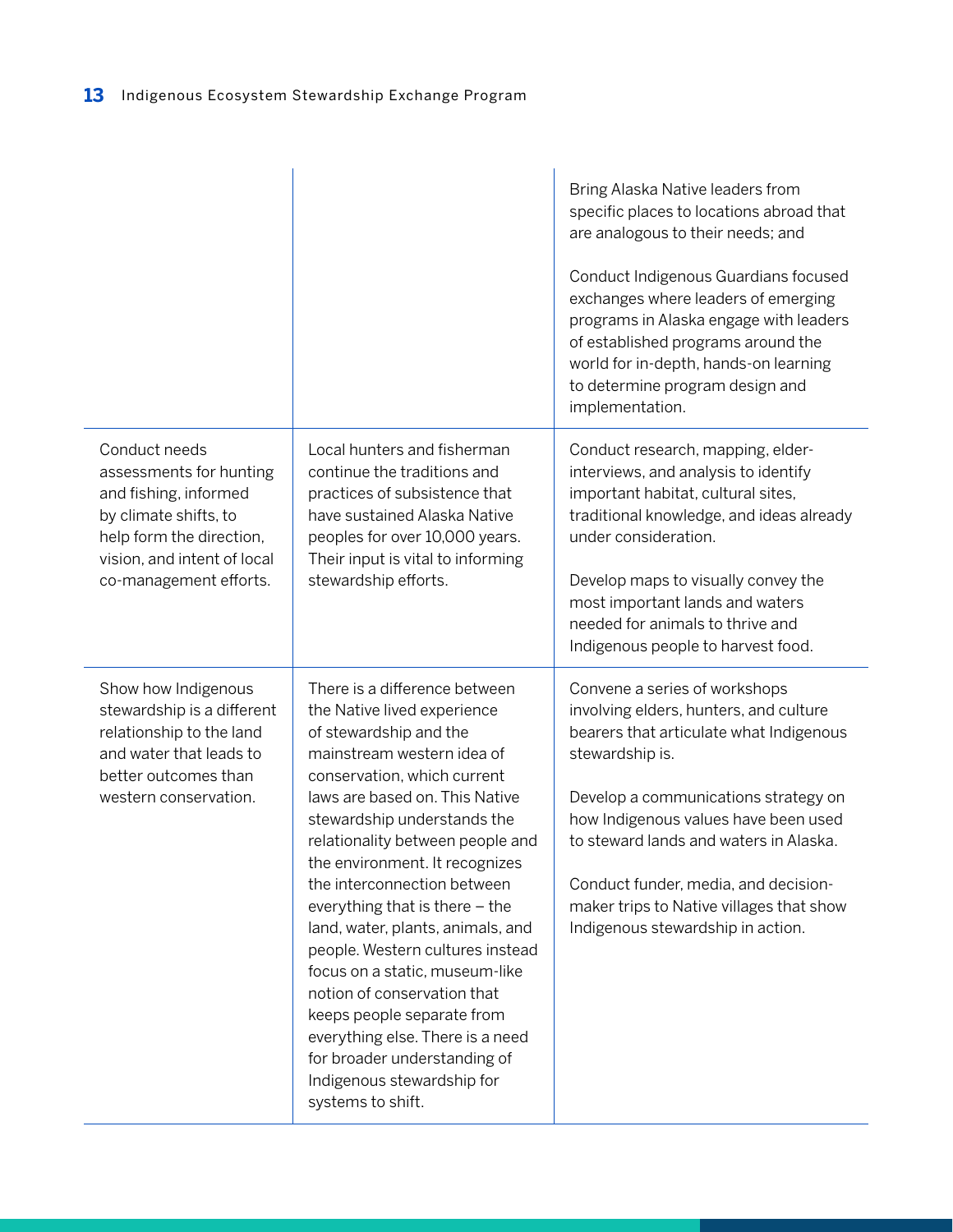### <span id="page-13-0"></span>**V: Next Steps for Each Region**

Program participants spent time during each exchange session working together to identify ecosystem stewardship opportunities for their regions and next steps to be taken to start this work.



**#05**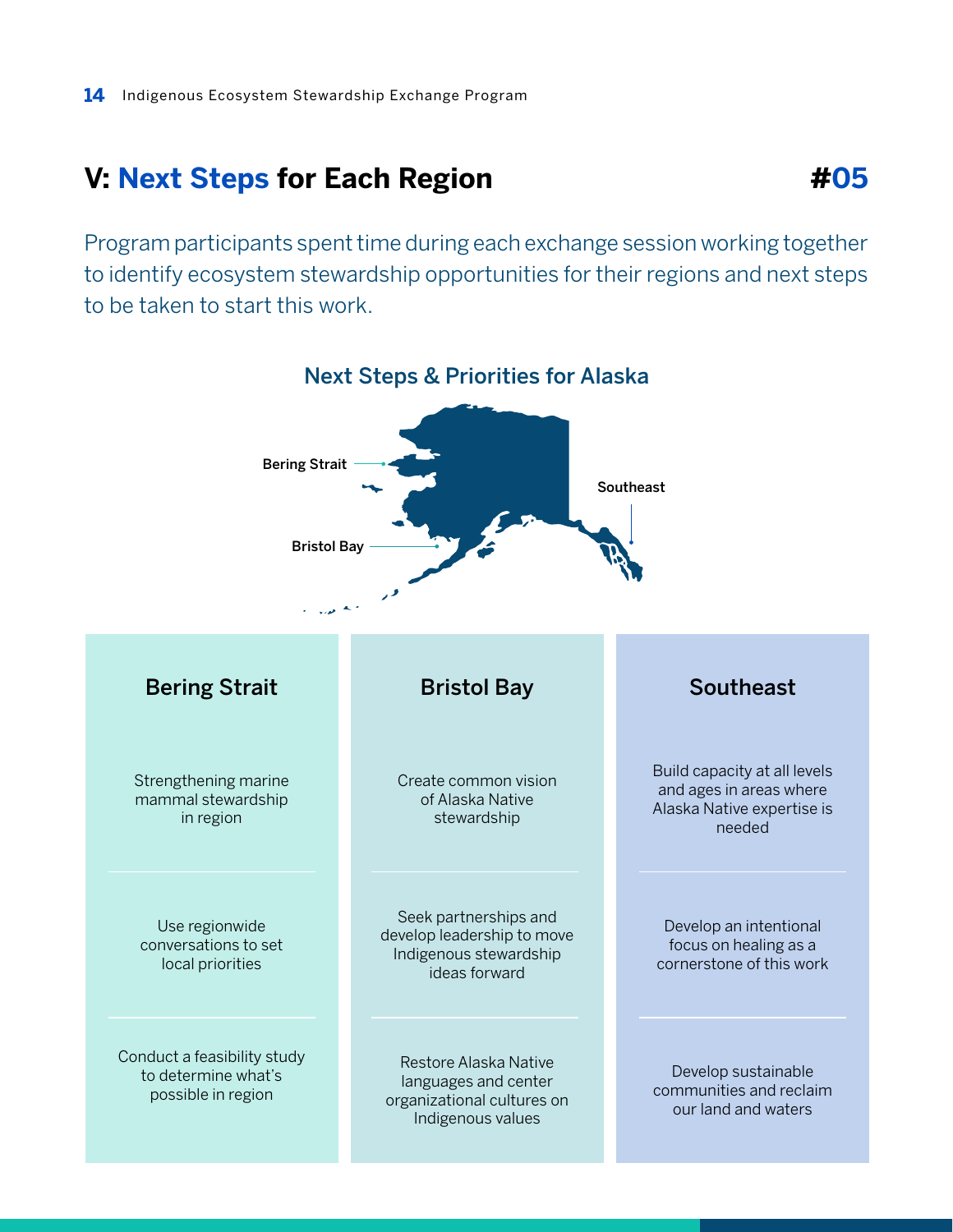#### <span id="page-14-0"></span>A: Bering Strait

The team from Bering Strait identified three primary next steps:

- 1. Strengthen marine mammal stewardship in the region. Structures are already in place that can be built upon via the five marine mammal co-management groups in the region. Another cohort gathered by IPCoMM has been meeting to talk about similar topics. It would be beneficial to bring both groups together as a next step to further these conversations.
- 2. Bring the conversations started here to the people of the region to allow them to set the direction forward. This follows the path laid out by the global examples about building consensus. It could be done simultaneously at both the community level and region-wide via existing structures, such as the Kawerak Regional Conference. An entire day at this conference could be focused on Indigenous stewardship that would allow community leaders to have these conversations and provide resources for them to hold further conservations in their communities. This must be grassroots, not top down, with local people driving outcomes.
- 3. Conduct analysis to determine Indigenous Stewardship opportunities in the region. A road map for potential opportunities needs to be created as a starting point. It should include resources that ensure goals are created and adjusted, the effort is organized, and legal assistance is available.

#### **B: Bristol Bay**

The team from Bristol Bay identified the following next steps:

- 1. Create a common vision for Indigenous stewardship in the region. The Bristol Bay Vision, developed a decade ago, worked to create a common vision for the region that people still referenced today. This process could be revamped with a focus on land management to develop consensus on Indigenous stewardship.
- 2. Seek partnerships and develop leadership to move Indigenous stewardship ideas forward. There are so many people and organizations in Bristol Bay interested in this work, but there is no central body charged with making it happen. We must find the champion and an organization to house a position, perhaps Bristol Bay Native Association or Bristol Bay Native Corporation (BBNC), and develop partnerships with those that have resources to help, such as BBNC, The Nature Conservancy, and Alaska Federation of Natives. We must also develop ways to recognize and encourage young talent.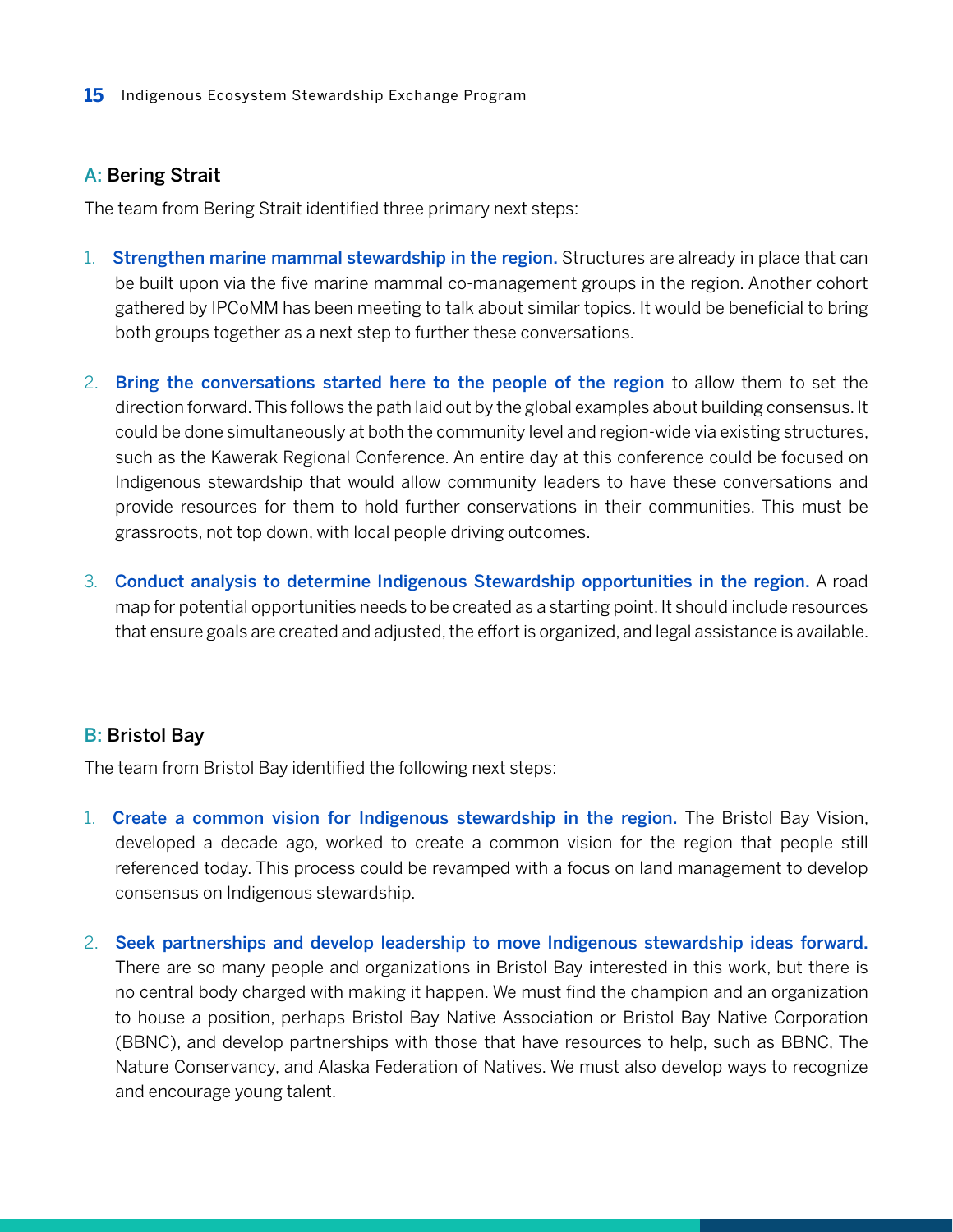<span id="page-15-0"></span>3. Restore Alaska Native languages and center organizational cultures on Indigenous values. Language is critical for cultural survival and our relationships to the land and one another. All communities can follow the example of Iguigig and install signs in Native languages that show how place names, culture, and stewardship are all interconnected. We can shift the cultures of organizations working in our region to mirror Indigenous values by joining boards, creating intentional mission statements, and ensuring these values are at the root of everyone's work.

#### C: Southeast

- 1. Build capacity at all levels and ages in areas where AK Native expertise is needed, such as management, monitoring, science. We will:
	- a. Continue to build and grow the Indigenous Guardian Network so that it impacts all communities in the region;
	- b. Build pipeline of young people (20-30 year olds) in the different corporate and public sectors related to the work and priorities of Alaska Native people and Indigneous stewardship;
	- c. Build a subsistence education track in post-secondary institutions that includes scholarships and financial assistance;
	- d. Fiscally support community members who go out on the land and find ways for them to bring young people out with them. This includes cultural teachings such as passing on the knowledge and awareness that the plants, lands, waters and animals are our relatives and we have a relationship and responsibility towards caring for the lands and respectfully utilizing their gifts.
- 2. Develop an intentional focus on healing as a cornerstone of this work. The concept of "being a good relative" is core to our cultures and can be rebuilt between organizations and individuals to dissolve walls, past real or perceived, between tribes, corporations, individuals, families, clans and communities. This can be accomplished by leading a series of community potlatches across the region and diversifying our representation in the tent – clans, community members with different backgrounds, regions, communities, ages, etc.
- 3. Develop sustainable communities while reclaiming our lands and waters. People need to be able to live and thrive in rural communities. We can develop a regional economy (not industry) that is based on Indigenous values that includes, but is not limited to, buying back fishing permits and developing cultural and regenerative tourism. Tribes can take responsibility for management and permitting, restoring traditional place names in Indigenous languages, and wielding existing tools such as ANCSA and ANILCA to our advantage while working to adapt or amend them to adjust to today's needs.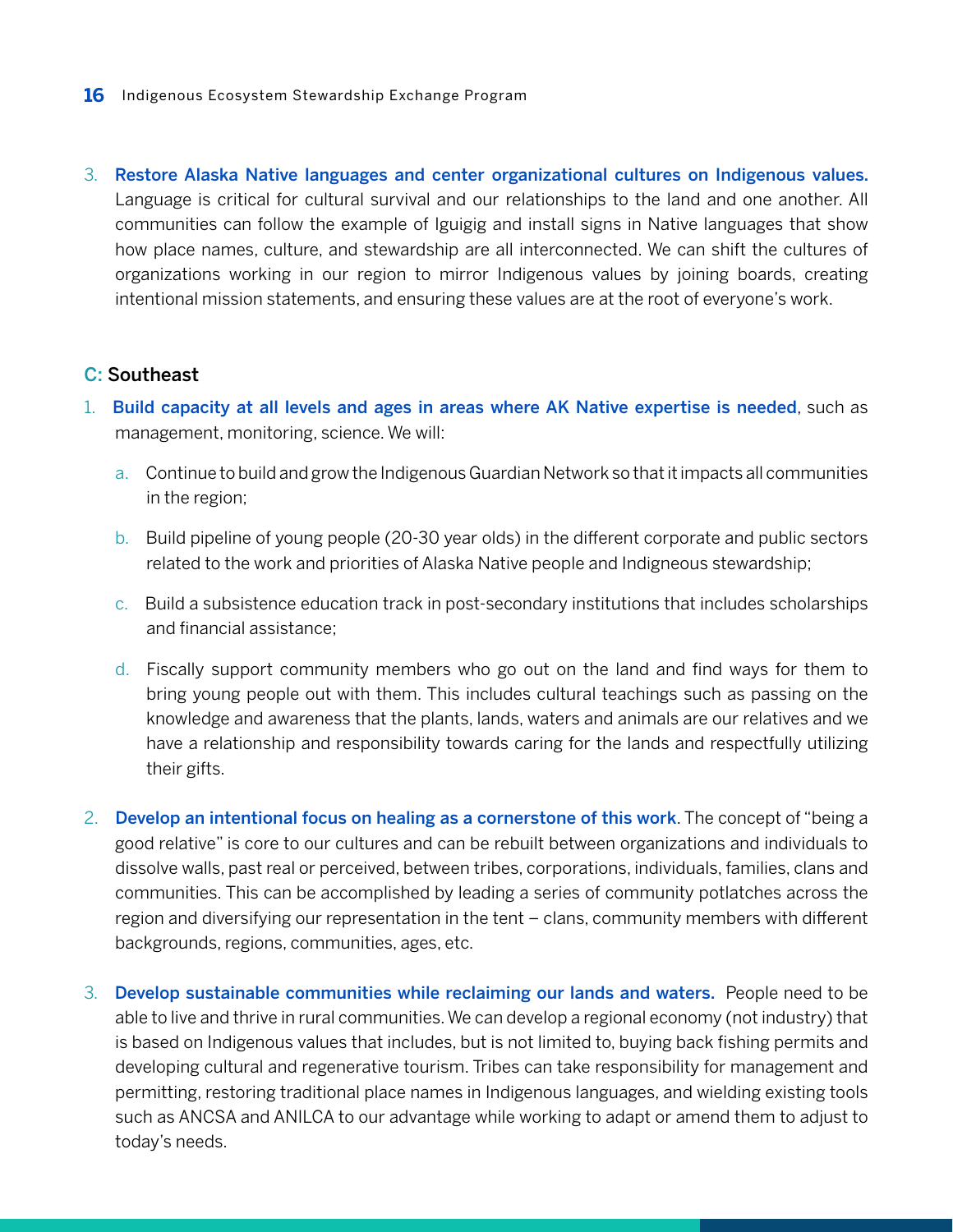# <span id="page-16-0"></span>**VI: Key Points from Each Exchange**

#### Exchange 1: [Thaidene Nëné Indigenous Protected Area](http://www.landoftheancestors.ca/)

[Steven Nitah](https://www.ilinationhood.ca/team/steven-nitah), Łutsël K'é Dene First Nation, [Indigenous Leadership Initiative](https://www.ilinationhood.ca/)

Thaidene Nëné is an Indigenous protected area that was designated by the Łutsël K'é Dene First Nation (LKDFN) using Dene Law in 2019. In partnership with Parks Canada and the Government of the Northwest Territories, portions of the Thaidene Nëné Indigenous Protected Area have been designated a national park reserve (NPR), a territorial protected area (TPA), and a wildlife conservation area (WCA).

**#06**

Steven Nitah was the lead negotiator in the process that established Thaidene Nëné. He was raised by his great grandparents on the land around Łutsël K'é and was elected to the Northwest Territories Legislative Assembly in 1999, where he served as chair of the Special Committee on the Review of the Official Languages Act. After his four-year term as an MLA, Steven took the position of President and CEO of the Denesoline Corporation, the economic development arm of the Łutsël K'é Dene First Nation (LKDFN) before transitioning to become the LKDFN Negotiator in the Akaitcho land claims process.

Elected Chair of LKDFN in 2008, and under his watch, the Ni Hatni Dene Guardians Program began. Steven and his team successfully negotiated establishment agreements with the federal government and the Government of the Northwest Territories, creating Thaidene Nënè Indigenous Protected Area, National Park, and Territorial Protected Area in 2019. Steven served as a core member of the Indigenous Circle of Experts from 2017-18, contributing to a historic report, We Rise Together, about "achieving the Pathway to Canada Target 1 through the creation of Indigenous Protected and Conserved Areas in the spirit of practice and reconciliation."

Steven shared that the Łutsël K'é First Nation asserted their sovereignty by assuming they had authority to manage their lands and invited the Canadian and provincial governments to participate in negotiations with them on their terms. First, they researched global models and developed plans for their lands. They then gained community consensus by creating a process that was led by elders, engaged community members for input, and then voted on a plan, before bringing that to the government. A governance structure that includes youth and elders was created to manage the lands and it is designed for youth to take over management in time.

Steven's advice included:

- Agreements and laws are never final. They are living breathing ideas that will need to be improved over time;
- Use the energy and examples of the other organizations and international agreements to help put the pressure on your own local governments;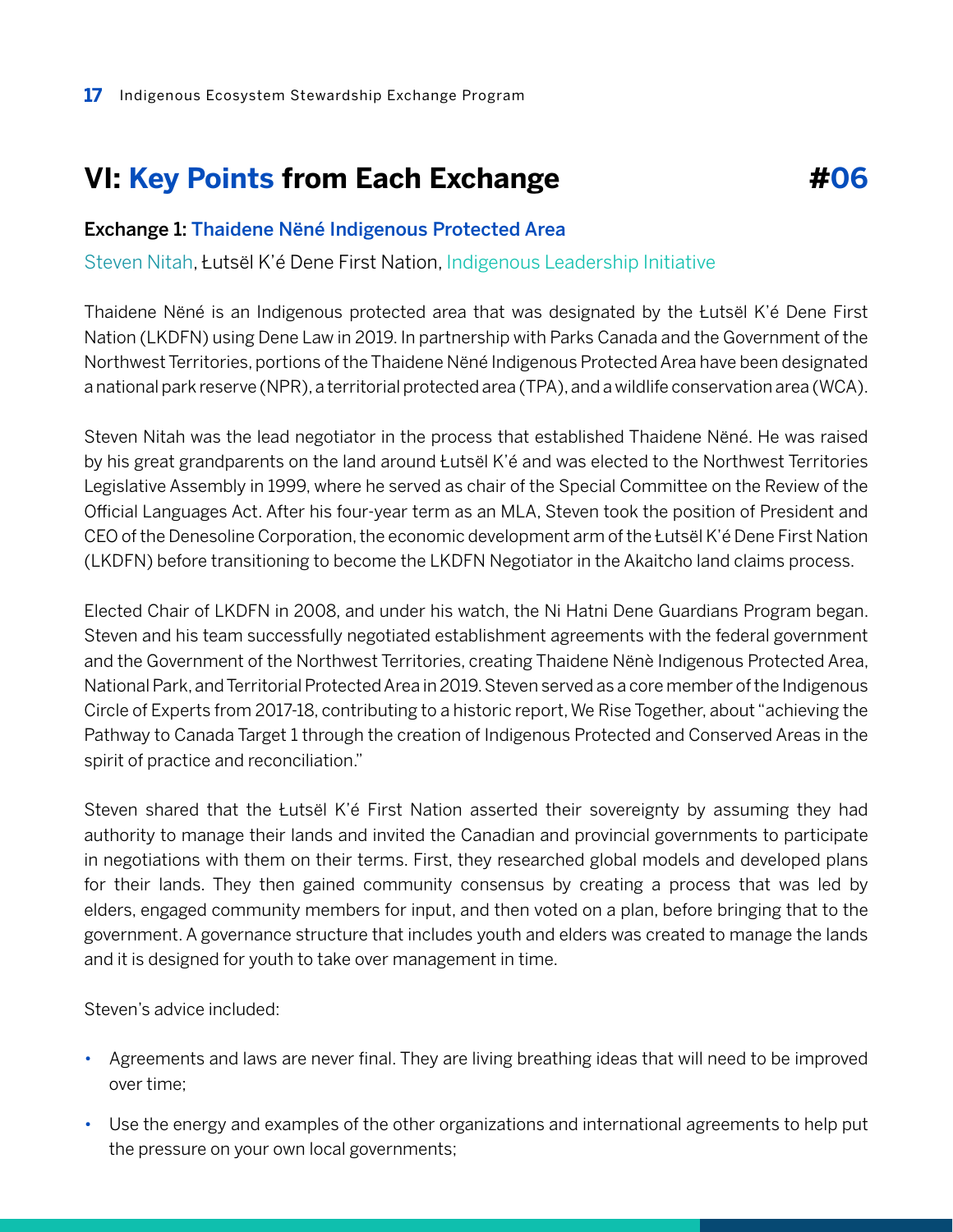- <span id="page-17-0"></span>**18** Indigenous Ecosystem Stewardship Exchange Program
- The [Conservation through Reconciliation Partnership](https://conservation-reconciliation.ca/) (a project he helps lead) exists as a resource to support the Indigenous-led conservation movement; and
- Think big and bold. The power to make change is real and evidenced by all of these examples around the world.

#### Exchange 2: [Australia's Indigenous Protected Areas](https://www.niaa.gov.au/indigenous-affairs/environment/indigenous-protected-areas-ipas)

[Denis Rose](https://lgsc.org.au/denis-rose/), Budj Bim Sustainable Development Partnership [Dale Mundraby](https://soyt.substack.com/p/dalemundraby), Djunbunji Aboriginal Corporation

Australia's Indigenous Protected Areas (IPA) are voluntary agreements on Aboriginal lands. They are a cooperative arrangement with a shared vision to take care of the land together. The non-legal aspect helps to bring people to the table and have conversations about IPA. Under the agreements, lands are used for food, culture, and to develop sustainable economies. Each IPA has its own management structure that is based on local peoples needs and interests. Each presents an opportunity for local, sustainable economic development on Aboriginal lands on their terms, which allows for an alternative to mining and cattle ranching. First created in 1997, there are currently 78 IPAs covering nearly 75 million hectares.

Denis Rose is a Gunditjmara traditional owner from Western Victoria. He is the Chair of [Country](https://www.countryneedspeople.org.au) [Needs People](https://www.countryneedspeople.org.au), an alliance calling to grow and secure Indigenous ranger jobs and Indigenous Protected Areas across Australia. Denis has led the World Heritage listing of his local area, the Budj Bim cultural landscape, and was an early mover in engaging with Indigenous Protected Areas. He has had a long involvement in Aboriginal land and cultural heritage management and has worked extensively around Australia in community-based land and sea management for the federal government and local community organizations. Denis was the Chief Executive Officer with Winda Mara Aboriginal Corporation from 2002 until 2010. From 1995 until 2002 Denis was involved in the development of the IPA Program, which assisted Aboriginal people throughout Australia to achieve greater control and management of their traditional lands.

Dale Mundraby is a Mandingalbay Yidinjy Traditional Owner and CEO of Djunbunji Aboriginal Corporation. Dale has been involved in the planning and implementation of the Mandingalbay Yidinji IPA near Cairns for over a decade. This IPA comprises multiple land tenures as well as sea country - including native title land, national park, conservation reserve, forest reserve, and marine park. This includes Mandingalbay Ancient Indigenous Tours, a \$46-million eco-cultural tourism project on formerly degraded cane land that is being converted back to its natural state by Djunbunji Rangers.

Both Denis and Dale vocalized the need to start by talking to the local people, taking their pulse, and understanding what they need. They recognized that this is difficult but stressed its importance for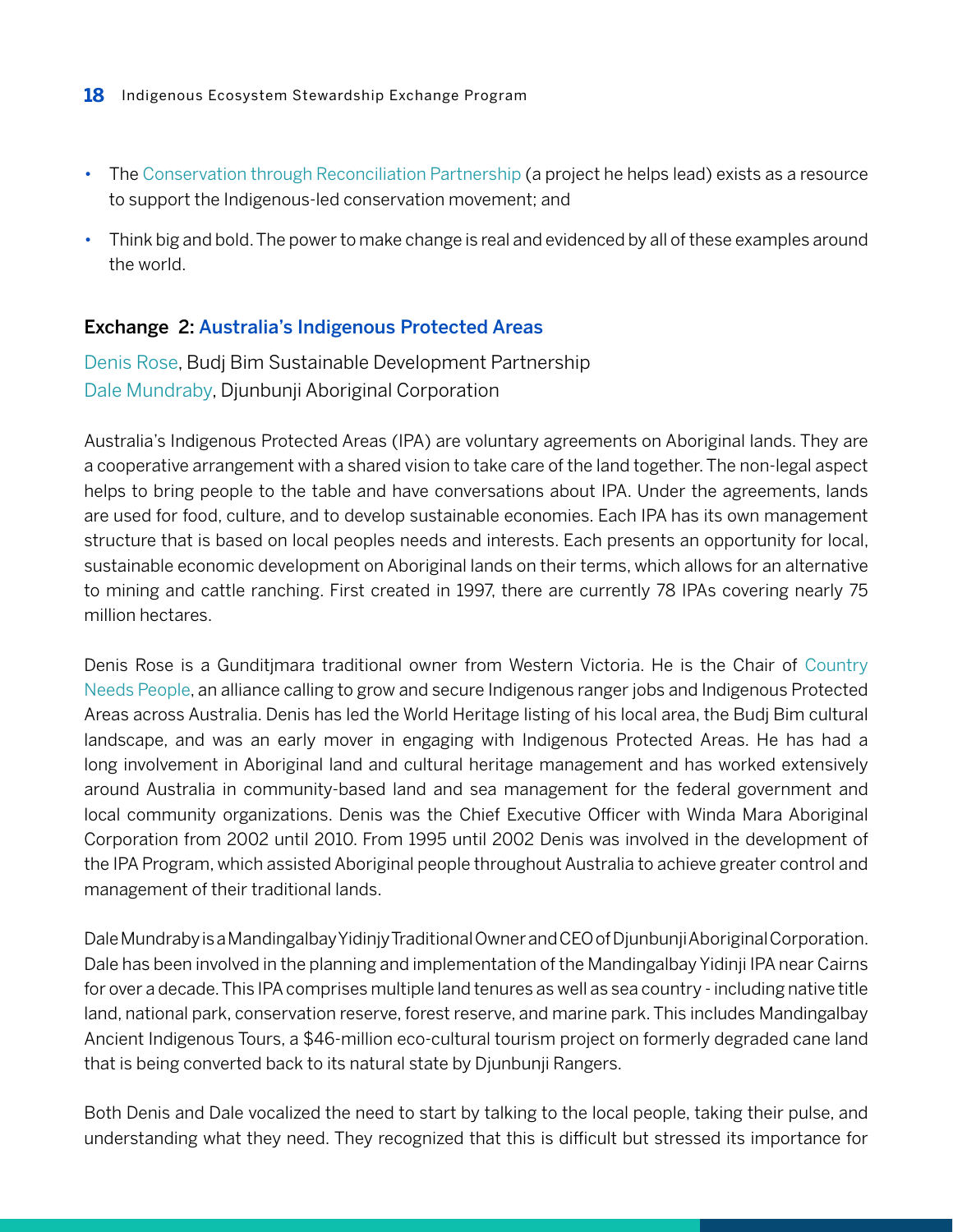long term success. For Australia's Aboriginal peoples, it's about country and the control of country that drives them and IPAs.

Indigenous Rangers programs have been established to manage the IPAs. The Federal government supports Rangers programs and IPAs. [Country Needs People](https://www.countryneedspeople.org.au) was created to raise funds and create collective impact with the government. IPAs create a strong work ethic, create knowledge of cultural and land management practices, and it is fundamentally more cost effective to hire local people than to hire outsiders. For example, Aboriginal people understand fire and the importance of prescribed burns and they are sharing that knowledge with the government. Education is critical. Ignorance leads to conflict.

Each acknowledged that all of this started in the smallest way that eventually grew into the national consciousness. Governments took land from Aboriginal people; it is time to give something back. Denis stressed for Alaska Natives to have confidence in themselves and to have their aspirations be clear from the start. Dale advised Alaska Natives to keep going, keep your hand on the wheel, keep revisiting if things get stuck. He suggested designating a team of three to five people to ensure the vision keeps going.

The following ideas emerged during the discussion on Australian IPAs:

- What if Native corp lands were used to create IPAs or protections in Alaska? How about state and federal land?
- [Bristol Bay Vision](http://www.bristolbayvision.org) project 10 years ago brought people together to create a shared vision for the region. It needs to be updated, but is a good starting point.
- Canada has rewritten their land claims over 100 times; we haven't done that with ANSCA or ANILCA. Those need to be updated to reflect current times.
- We have an opportunity to take back the language by the federal and state governments and use Native words, terms, relationships, and concepts on our lands.
- There is a difference between western conservation and Native conservation. Part of that difference is listening to the land, listening to stories. Western cultures don't have that understanding. They focus on a static concept of nature that is more like watching it in a museum. Native conservation is about everything that is there – the land, the water, the plants, and the animals. We need to help Westerners understand this; there is a difference between living it and teaching it. That understanding without being said is a component of what Native conservation is, compared to western concepts. Taking that control back is what we lack. We're going to be doing this for the next 100 years; this is the statement. We have 1000s of years of understanding of the coastline here and have been here with it gaining that understanding. This is what conservation truly is, not the western perspective of it.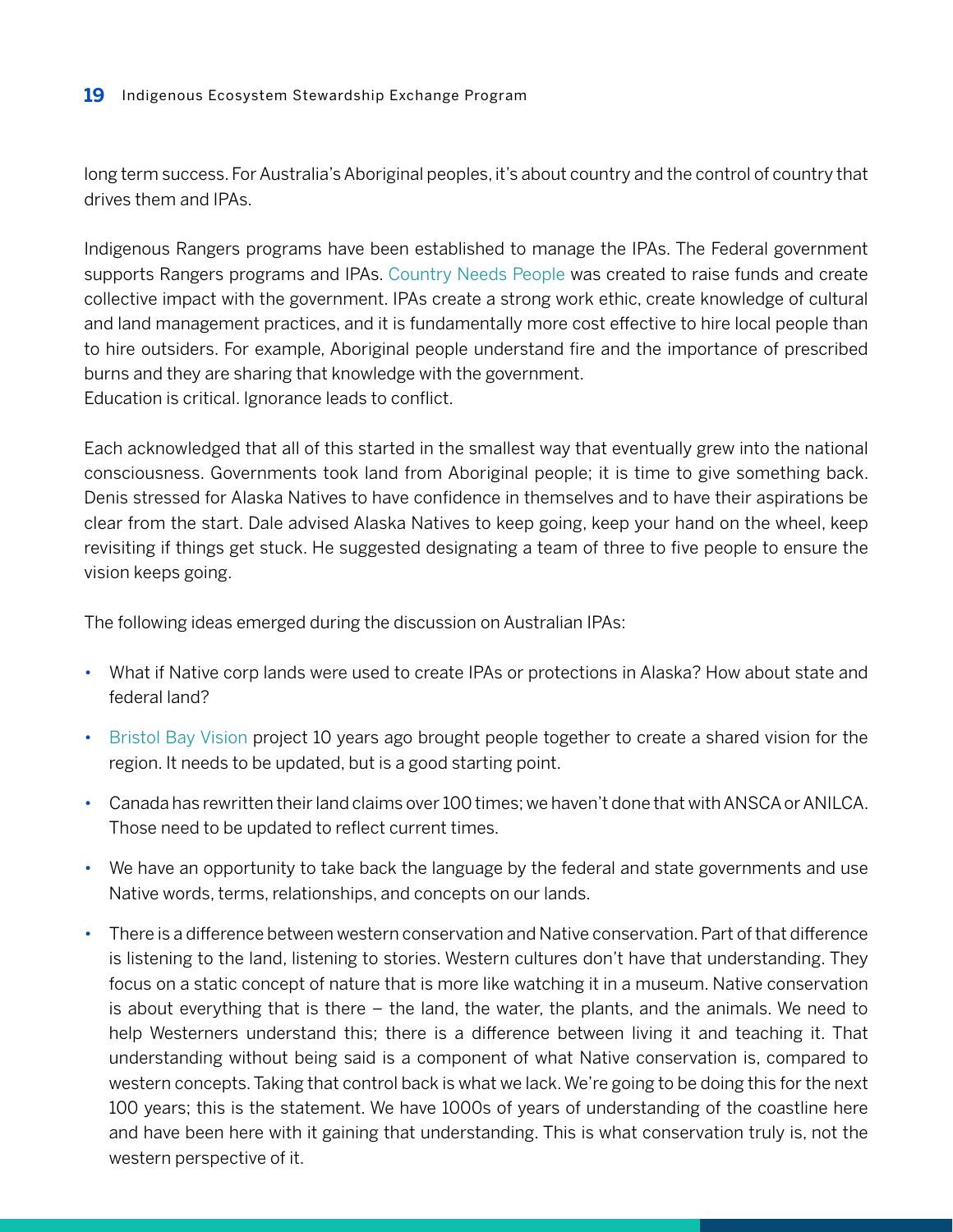#### <span id="page-19-0"></span>Exchange 3: [Great Bear Rainforest and Haida Gwaii](https://coastfunds.ca/great-bear-rainforest/)

[Dallas Smith](https://www.bciroc.ca/speakers/dallas-smith/), [Nanwakolas Council](https://nanwakolas.com/)

[Danielle Shaw,](https://coastalfirstnations.ca/indigenous-women-rising-danielle-shaw-chief-councillor-wuikinuxv-nation/) Wuikinuxv Nation

[Ginn wadluu un uula isdaa ayaagang \(Trevor Russ\),](https://www.linkedin.com/in/trevor-russ-027a8210a/?originalSubdomain=ca) XaaydaGa Waadluxan Naay, Council of the Haida Nation

The Great Bear Rainforest (GBR) is one of the largest temperate rainforests remaining in the world. Home to more than 20 First Nations, more than 70% of its old-growth forest is now protected from logging and sustainable, economic development and management of the land and waters is being led by these First Nations with support from the [Coast Funds,](https://coastfunds.ca) which were created as part of the negotiations that resulted in the GBR.

Dallas Smith is Board President Nanwakolas Council and Board Chair Coast Funds. He has roots from all four corners of the Kwakwala speaking peoples with his mother coming from Haxwa'mis (Wakeman Sound) and Tsakis (Fort Rupert) and his father coming from Gwayasdums (Gilford Island) and Qalagwees (Tourner Island). He has spent the majority of his career working to bring greater human well-being and capacity to the Nations of the Great Bear Rainforest (GBR). As one of the architects of the GBR agreements and as the Founder and President of Nanwakolas Council, he has built positive working relationships with all levels of government, industry, and the philanthropic community to find balance between conservation and sustainable economic development. His pragmatic and straightforward style has made him a welcome addition to many boards and committees and even led to him running as a candidate in the 2017 provincial election in the North Island riding. He lives in Duncan with his wife Toni and three beautiful daughters.

Ginn wadluu un uula isdaa ayaagang (Trevor Russ) is Vice President, XaaydaGa Waadluxan Naay, Council of the Haida Nation and has been an elected member of the Council of the Haida nation since 2007. During this time he has been an active member of the executive committee, was appointed to the Haida Gwaii Management Council for a two-year term in 2010, which set the Allowable Annual Cut (AAC) for Haida Gwaii, The Archipelago Management Board (AMB), the body that is tasked with comanagement of the Gwaii Haanas, Haida Heritage Site, An active member of the working group that oversees the work of the Marine and Planning Partnership (MaPP) agreement between the Haida and the province of BC. Prior to entering politics, Trevor worked as a commercial fisherman for 20 years in numerous fisheries, from Southeast Alaska to Vancouver Island, with the majority of this time fishing Dungeness Crab in the Hecate Strait, off the coast of Haida Gwaii.

Danielle Shaw is Chief Councillor of the Wuikinuxv Nation. After growing up in Burnaby and attending the School of Business at Capilano University for business administration, she moved home to Wuikinuxv in 2010. She is excited to apply her education and administrative experience to resource stewardship in Wuikinuxv Territory. Since moving home she has worked within several program areas in Wuikinuxv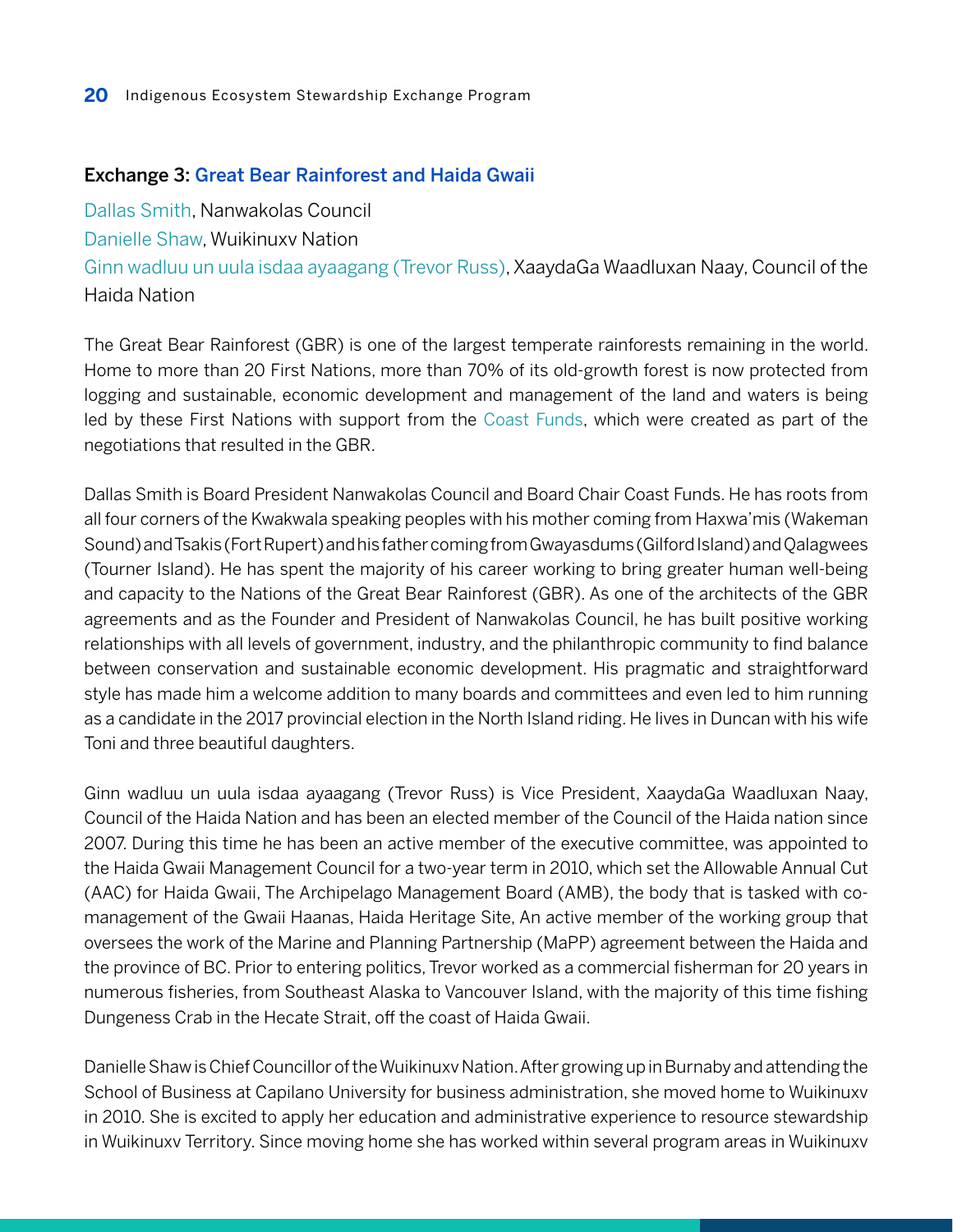including treaty development, a traditional foods study with the Wuikinuxv Health Administration and more. In June 2013 she started working on marine planning and became the Wuikinuxv Stewardship Director in November 2016 and was elected as Chief Councillor in 2020. She is eager to continue her work to move Wuikinuxv and other central coast Nations towards sustainable marine resource management.

The work of the First Nations is rooted in Indigenous values. The speakers shared that their Elders have known and said an ecosystem is not healthy unless all components are healthy, and that we humans are a component of the ecosystem. They know that if we can all take care of our own backyards, the world will be a better place.

As part of the GBR agreement, the Coast Funds were created and have had a major impact across the region. These are two funds that support the First Nations:

- The first is an endowment, started with \$58 million from private philanthropy in exchange for a land deal that kept old growth trees standing, to support Indigenous Guardians in each community. There are now 27 communities with Indigenous Guardians.
- A second drawdown fund, started with \$58 million from the provincial and federal government, to support First Nation-led sustainable community economic development.

The following ideas emerged during the discussion on GBR:

- We have commonalities with them and need to overcome political differences. We need to get all the ideas from all the areas that need to be represented to figure out how to move forward. This is a big long process that we are only beginning. How did Canada and others do this work? How did they find unity? This is our biggest struggle.
- A lot of mistrust exists between us because of the imposed, colonial systems. We will have better outcomes if we stick to a bigger question, like the 100-year vision. We should acknowledge but not dwell on the limitations of our current, imposed structures.
- People in AK support programs that manage their food beluga whales, polar bears, on and on.
- Who are our champions for this work? Is there a center with the corporations and foundations to help with it? Right now, the work is not comprehensive or planned out for the region.
- We need to find the shared interests within our regions what do we want to do?
- Can we do feasibility studies? Is this doable and how? We need a road map, not random ideas.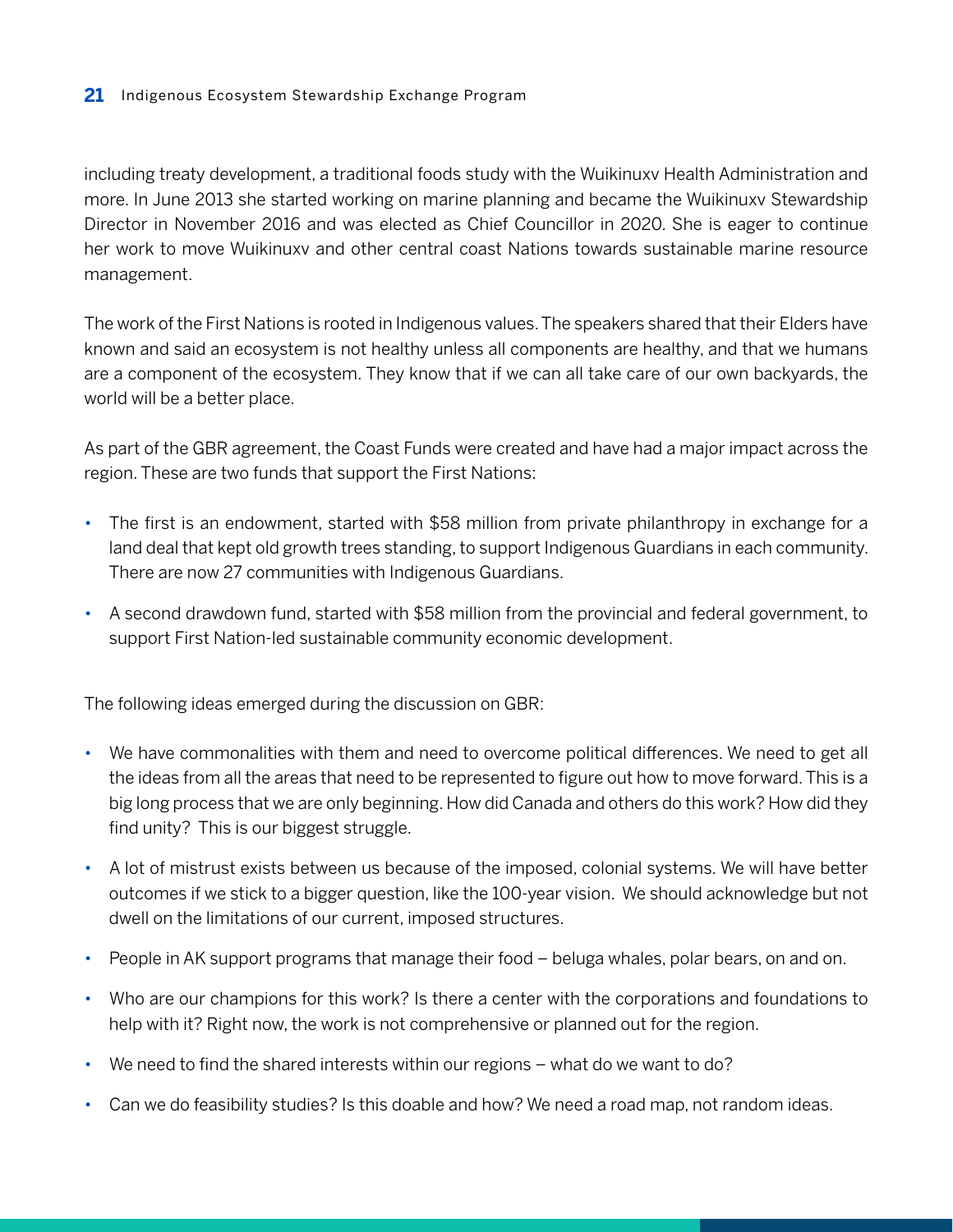- <span id="page-21-0"></span>• We need to understand the scope and scale of where we are: ecosystem-scale management vs. individual species management. Our management systems are currently divided up by species, this makes us weaker. We need to bring these efforts together to change this system, using the system we have now to do so. Having a Tribal leadership and role in this is important.
- We should put the Sealaska example on a pedestal, hold other Native corps accountable, communicate that to shareholders, engage them in vision and change to have their missions be centered on Indigenous values. Who are the key figures with regional corps that need to learn about this example?
- We must develop a 100 year vision for our regions and communities to determine how we can still live here in 100 years. This will require us to think beyond existing barriers and systems, getting back to systems that existed before colonization.

#### Exchange 4: [Tallurutiup Imanga](https://www.qia.ca/tallurutiup-imanga-and-tuvaijuittuq-agreements/)

#### [Kunuk \(Sandra\) Inutiq](https://www.cbc.ca/news/canada/north/author/sandra-inutiq-1.5019783), Qikiqtani Inuit Association

Tallurutiup Imanga National Marine Conservation Area was established in 2019 when the Government of Canada and Qikiqtani Inuit Association (QIA) announced interim protection for Tuvaijuittuq and an Inuit Impact and Benefit Agreement (IIBA). Together, these areas cover more than 427,000 square kilometers. IIBA supports Inuit stewardship of Tallurutiup Imanga and Tuvaijuittuq and creates economic development opportunities in local communities, including Inuit training and employment and infrastructure.

Kunuk (Sandra) Inutiq was the chief negotiator for the Qikiqtani Inuit Association's Tallurutiup Imanga Inuit Impact and Benefit Agreement. She currently works for Nunavut Tunngavik Inc. studying the possibility of Nunavut Inuit pursuing self-government. She has a law degree and was the first Inuk woman in Nunavut to pass the bar exam. Sandra previously served as the Official Languages Commissioner for Nunavut and worked for the Tides Canada Foundation. She spent her childhood in an outpost camp in Kangiqtualuk and in Clyde River. In her youth she moved to Iqaluit, where she now lives.

QIA started negotiation from the foundation of these three central values that guided the negotiation process:

- Use/restore traditional place names, removing the English names (ex. Lancaster Sound was restored to its original name - Tallurutiup)
- Use Inuit worldview where the land is to be protected/used first for hunting and fishing and then exceptions can be made for exploitation if needed. This is the opposite of Canadian law, which says all land is for exploitation and then exceptions are made for conservation.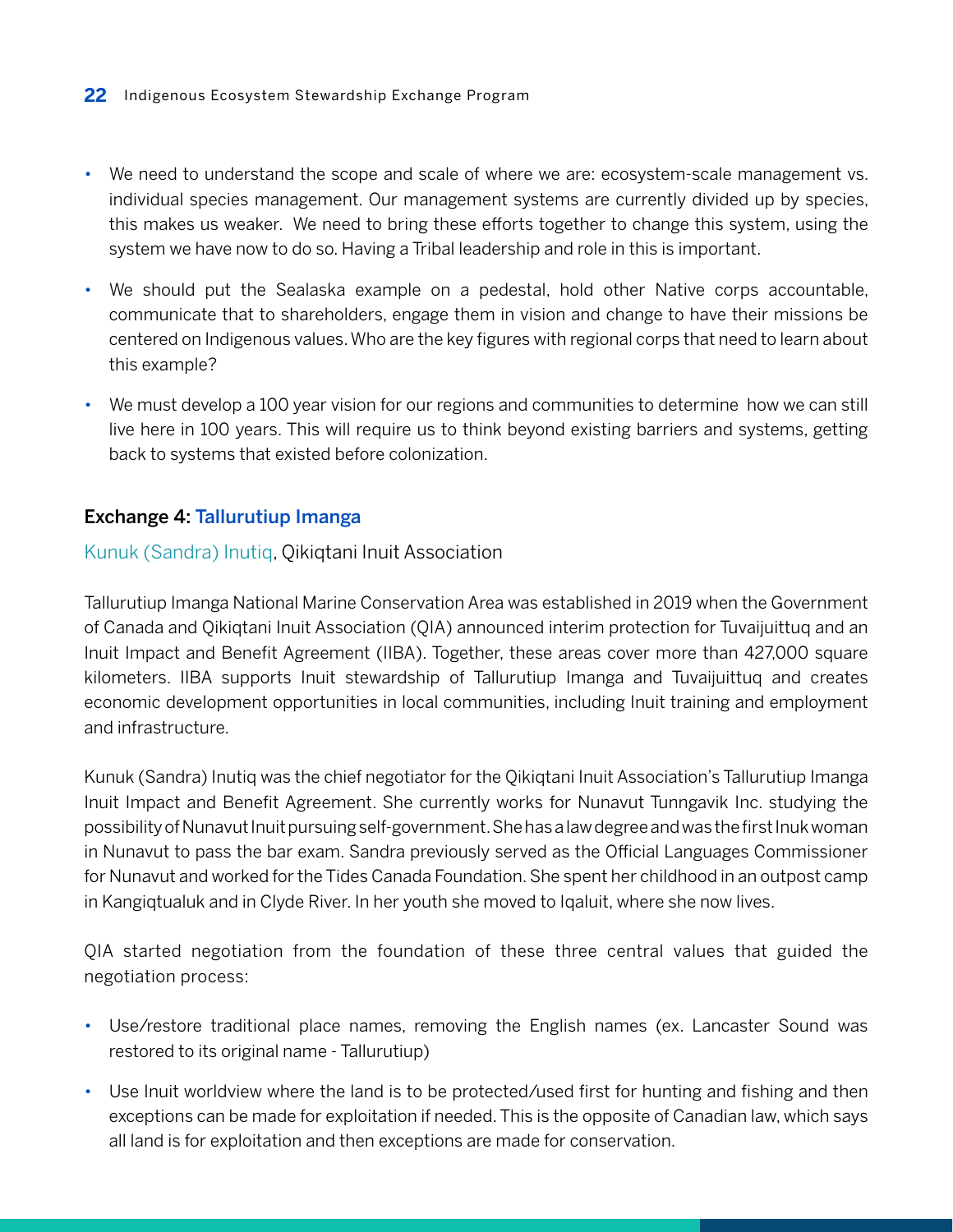• Hunting and harvesting are a part of Inuit livelihood and food systems.

Via community outreach and using traditional knowledge, QIA created a map in the negotiations (that Kunuk called it her favorite map in the world) that visually and easily shows important Inuit knowledge about natural resources in their region. Hunting is recognized as a job, critical to the community and all food that is harvested is shared, first with elders and then with the community. This ensures food security and doesn't commoditize it, which could put it out of financial reach of many people.

The agreement, signed in 2019 between QIA and the Canadian and Nunavut governments, includes:

- Inuit Stewards in all five communities (five stewards in the two smaller communities and seven in the larger three communities)
- \$1.9 million over 7 years to ensure hunters and trappers organizations, capacity development, and participation in governance and management for the five communities
- \$190 million in infrastructure, including:
	- multi-use facilities in communities that include country food processing;
	- community harbor development in two communities;
	- small craft harbor development in two other communities; and
	- regional training center for Inuit knowledge.

The following ideas emerged during the discussion on Tallurutiup Imanga:

- We need to develop protocols for sharing Native foods. They share their traditional foods on the radio, but we keep quiet about ours in our communities for fear of ridicule. We need to be more open about our food so the non-Native people in the communities know these are Native places. We need to be more public of who we are, normalize it, and protect our ways of life.
	- One cohort member shared that people recently bothered her in her community as her family processed a seal because the non-Native people in the community didn't think they could legally harvest seal.
- If we don't practice our ways, we lose them. Example there's an important place for sockeye near Kazan where we are no longer allowed to beach seine because there is a hatchery king run that the state considers more important than our traditional food.
- We have an opportunity to bring in youth through the training and the professionalization of hunting.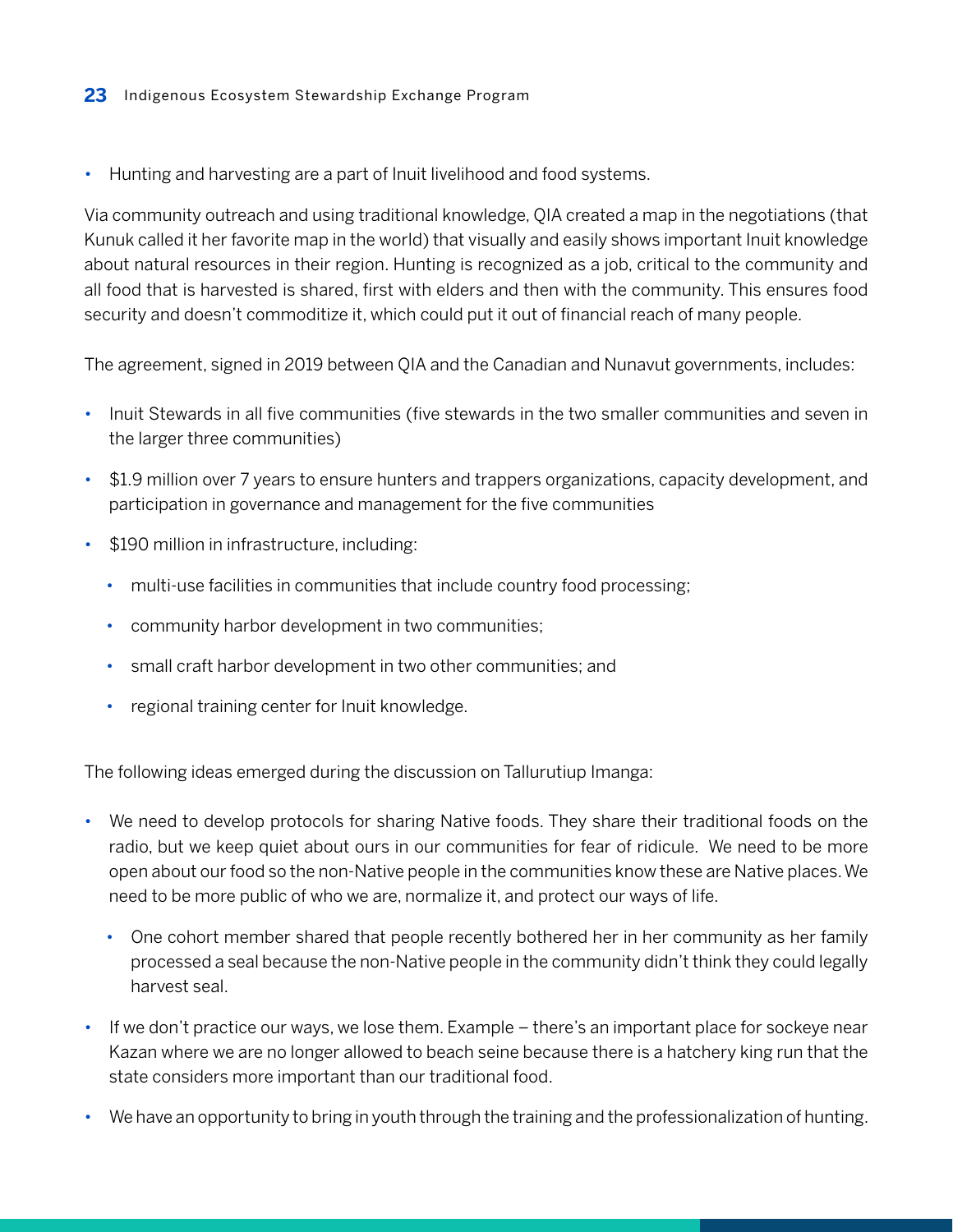- <span id="page-23-0"></span>• A mapping project is underway which includes co-land management and tribal harvesting permits for any type of harvesting that happens on public lands in our territories. Kasaan is using the Haa Aani map and the recent broadband and roads maps and will pass it off to the other communities on Prince of Wales island to include their information.
- We need to present Indigenous knowledge as data that can be used in fish and game management. Feds and states still discount our knowledge. This happened last night at a Regional Advisory Council hearing on moose harvest in Northwest AK.
- Paid Stewards of the land are needed and we could do that in our region.
- All of our places have traditional names and these names carry meaning about the land and water. We can use and restore these traditional names.
- ANSCA and ANILCA are just tools. We need to add to and subtract from them to take care of our communities and ourselves.
- Need to keep an ecosystem approach, which includes the people on the land.

#### Exchange 5: Alaska Examples

Joe Nelson, Crystal Nelson, Ralph Wolfe, Ray Paddock, Marco Banda, [Sustainable Southeast](http://sustainablesoutheast.net/) [Partnership,](http://sustainablesoutheast.net/) [Seacoast Trust](https://www.seacoasttrust.org/), [Indigenous Guardians Program](https://myemail.constantcontact.com/FOR-IMMEDIATE-RELEASE--Tlingit---Haida-and-USDA-Forest-Service-Sign-Agreement-for-Indigenous-Guardians-Program.html?soid=1124597381696&aid=1OAHkIPelnk)

The Sustainable Southeast Partnership (SSP) was formed in the wake of the "timber wars" by trying to solve problems at the community level with an eye to how people will still be able to live in Southeast 100 years from now. They are a network that has built trust with diverse partners like Tribes, Native corps, conservation and community groups over years of working together on concrete projects in their communities. It was initially started by environmental groups and Indigenized more recently by Tribes, CCTHITA and Sealaska. Using Indigenous values to realize that they've always been here and will always be here.

SSP has Regional Catalysts that focus on systems (food security, energy, etc.), and Community Catalysts that work with communities to set and enact their priorities. This has led to the creation of community forest partnerships in Hoonah and Kake that work on restoration, planning, and more.

In late 2019, the partners took a pivotal exchange trip to British Columbia to learn from the Coast Funds/Great Bear Rainforest. This has accelerated the work, leading to the creation of:

• The Indigenous Guardians program at CCTHITA that has been funded by USFS and is currently under creation;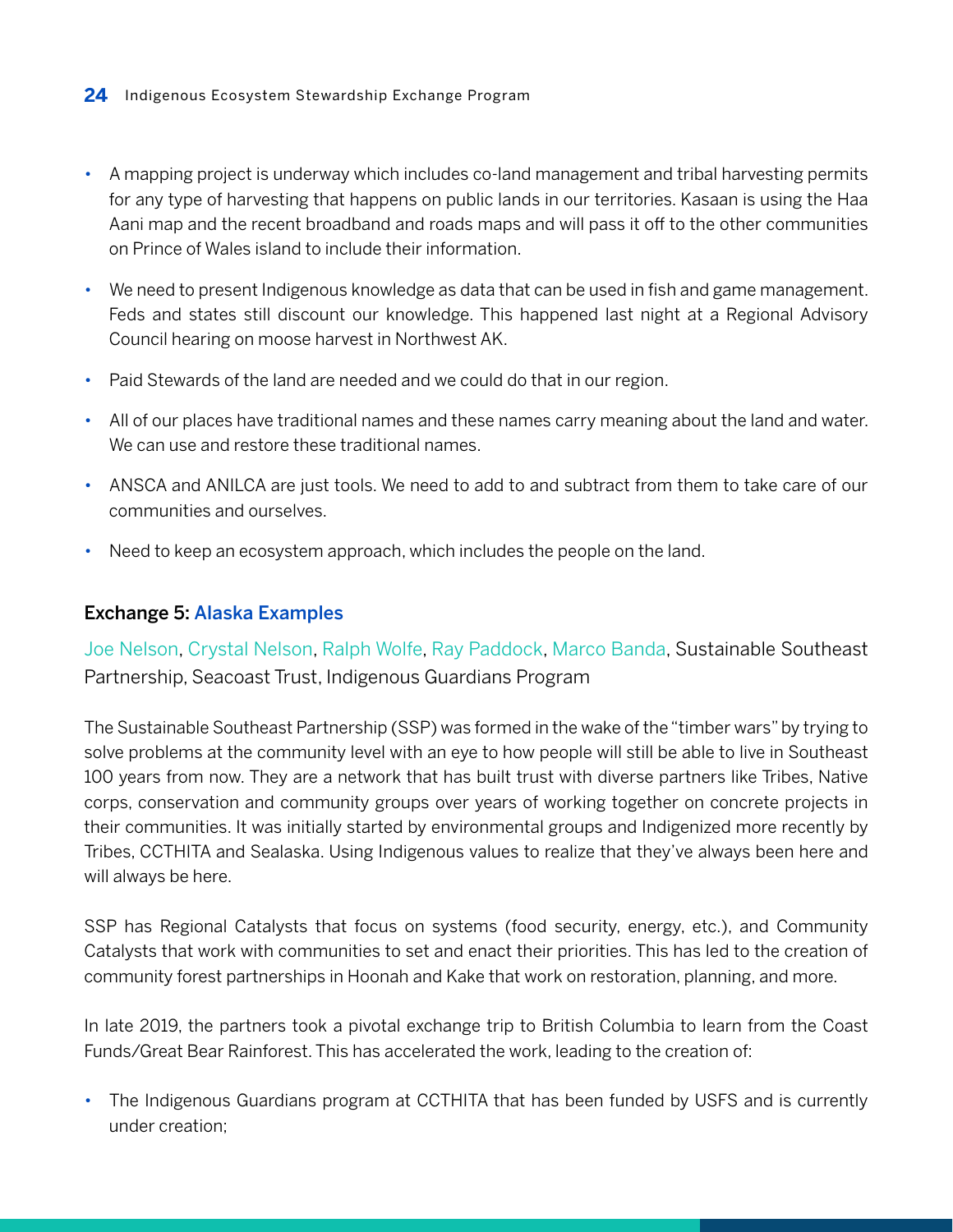- The Seacoast Trust, an endowment to support the SSP that was capitalized by a \$10 million matching commitment from Sealaska. It launched in 2022 with the support of The Nature Conservancy, Rasmuson Foundation, and a handful of other private foundations. The goal is to grow this fund to \$100 million and have it support sustainable community economic development based on the priorities of Tribes in Southeast.
- A healing working group that is seeking to address the trauma inflicted on the people and environment from colonization.

The USDA's Southeast Alaska Sustainability Strategy just agreed to contribute \$13 million to SSP partners for this work.

#### AlexAnna Salmon, [Village of Igiugig](https://www.igiugig.com/)

Igiguig's traditional lands have been fragmented by the federal and state government. AlexAnna showed a map of all the different jurisdictions that intersect their traditional lands, and it requires an enormous amount of complexity and places a burden on the Tribe as they seek to do anything on their lands.

As an attempt to remedy this situation, Igiugig has created a Tribally Designated Protected Area using a Native allotment. The first allotment took 14 years to establish, the second just one year, and they are in negotiations now for two more. This effort is protecting both nationhood and salmon that the Tribe relies on for food and culture. It is now possible for them to think about thousands of acres and how the Igyararmiut can steward the entire Katmai Preserve, instead of selling a conservation easement to NPS. Igiugig is now creating their own valuation process and other Tribes are coming to ask for help while more allotment owners are coming forward to transition their allotments to the Tribe.

There is historical trauma as a result of what has been done with the land to us, and healing needs to be a part of this work. First it was accepted that the Tribe didn't have any land and had to pay for access. In Bristol Bay, most of the high end lodges are run by non-Native people on Native allotments. Many of them are hurting the fish (over catching rainbows leading to declines, for example) and causing an erosion of sovereignty.

The Village of Igiugig was not given a community site. Instead it is a series of Native allotments. This adds greater importance for them to regain sovereignty over their land.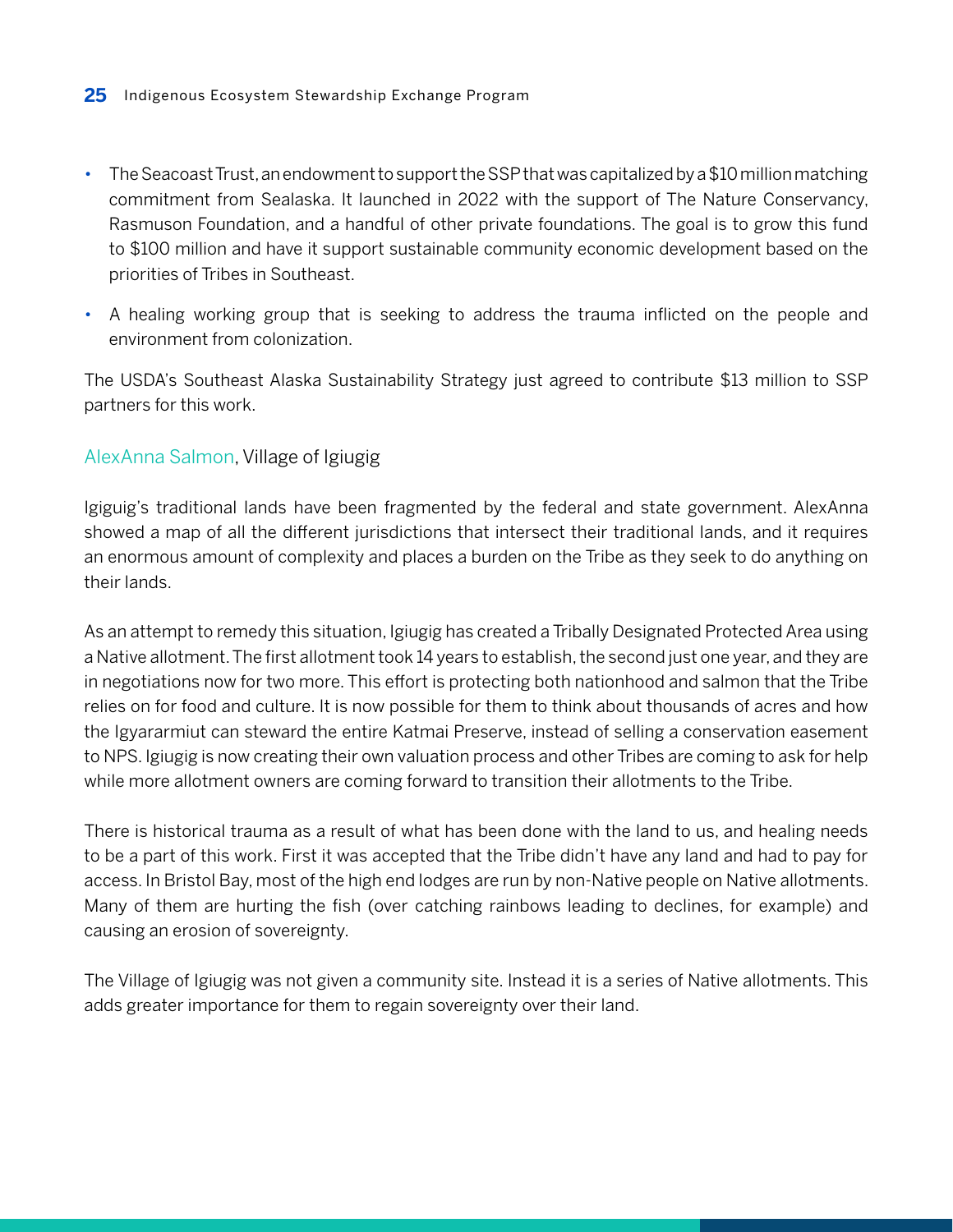### <span id="page-25-0"></span>**VII: Appendices**

**#07**

#### A. Design Team

The Design Team that created the program included Karen Evan off from Nondalton, Katya Gray from Nome and the Alaska Nannut Co-Management Council, Ray Paddock from Juneau and the Central Council Tlingit and Haida Indian Tribes of Alaska, and Rayn Aaberg from Pedro Bay and The Nature Conservancy. They developed the following questions for the guest speakers to ensure their presentations were honed to the most relevant needs facing Alaska Native people.

- 1. How did your project move from an idea to becoming law and/or being put into action?
- 2. What agreements, laws, partnerships, and/or collaborations were needed to be developed to move your ideas into action?
- 3. What external forces were at play that aided or hindered this?
- 4. What is the vision for the project and how does it work to help advance stewardship, wellness and sovereignty?
- 5. If the project impacts different regions, cultures, and communities, how does it adjust to meet these different needs?
- 6. Now that it is operational, how is it working out for Indigenous people?
- 7. What are your indicators of success?
- 8. What did you learn along the way?
- 9. How is the work funded?
- 10. What lessons have you learned and/or what advice do you have for Alaska Native leaders that might be embarking on an ambitious project akin to yours?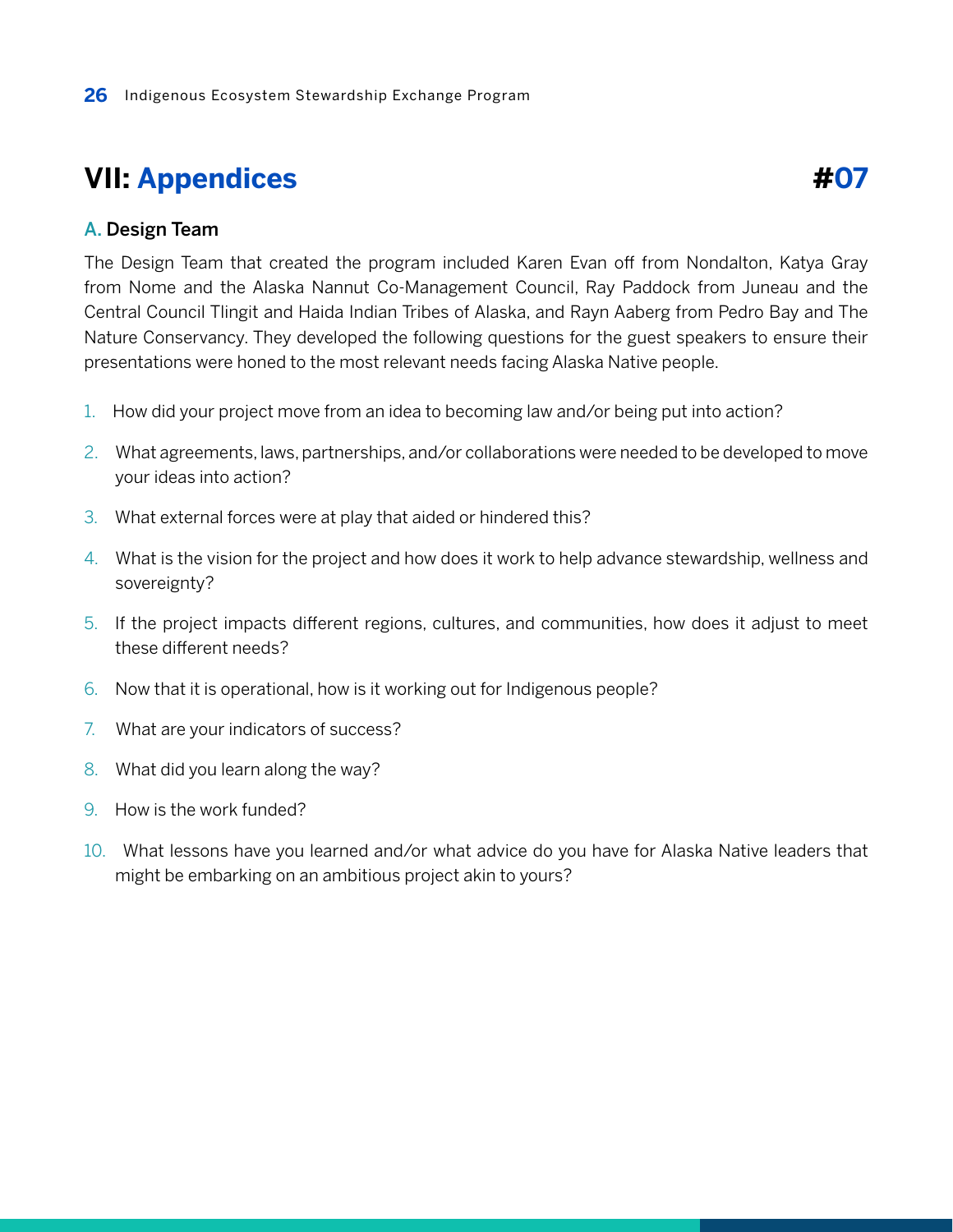### <span id="page-26-0"></span>B. Program Participants

| Mary      | Hostetter    | <b>Bristol Bay</b>   | Igiugig               | Native Village of Iguigig                                  |
|-----------|--------------|----------------------|-----------------------|------------------------------------------------------------|
| Alexander | Tallekpalek  | <b>Bristol Bay</b>   | Levelock              | Native Village of Levelock                                 |
| Terry     | Mann         | <b>Bristol Bay</b>   | Dillingham / Kokhanok | Alaska Peninsula Corp                                      |
| Aaden     | Aaberg       | <b>Bristol Bay</b>   | Pedro Bay             | <b>UAF</b>                                                 |
| Francisca | Demoski      | <b>Bristol Bay</b>   | Togiak                | <b>Bristoll Bay Native Corp</b>                            |
| Kristina  | Andrew       | <b>Bristol Bay</b>   | Dillingham            | <b>Bristol Bay Native Association</b>                      |
| Gerda     | Kosbruk      | <b>Bristol Bay</b>   | Port Heiden           | Native Village of Port Heiden                              |
| Michelle  | Ravenmoon    | <b>Bristol Bay</b>   | Pope Vannoy           | Native VIIIage of Iguigig                                  |
| Katya     | Gray         | <b>Bering Strait</b> | Nome/White Mountain   | Alaska Nannut Co-<br>Management Council                    |
| Jonella   | Larson-White | <b>Bering Strait</b> | Nome / Savoonga       | Alaska Venture Fund                                        |
| Kyle      | Newman       | <b>Bering Strait</b> | <b>Bethel Area</b>    | World Wildlife Fund                                        |
| Rhonda    | Sparks       | <b>Bering Strait</b> | Nome                  | Alaska Nannut Co-<br>Management Council                    |
| Tom       | Gray         | <b>Bering Strait</b> | Nome                  | Alaska Beluga Whale<br>Committee                           |
| Megan     | Topkok       | <b>Bering Strait</b> | Nome                  | Kawerak & UAF                                              |
| Flashman  | Noongwuk     | <b>Bering Strait</b> | Savoonga              | Native Village of Savoonga                                 |
| George    | Noongwook    | <b>Bering Strait</b> | Savoonga              | Eskimo Whaling Commission                                  |
| Crystal   | Nelson       | Southeast            | Juneau                | The Nature Conservancy                                     |
| Ray       | Paddock      | Southeast            | Juneau                | Central Council Tlingit & Haida<br>Indian Tribes of Alaska |
| Joe       | Nelson       | Southeast            | Juneau/Yakutat        | Sealaska                                                   |
| Marco     | Banda        | Southeast            | Juneau                | Central Council Tlingit & Haida<br>Indian Tribes of Alaska |
| Ralph     | Wolfe        | Southeast            | Yakutat               | Sustainable Southeast<br>Partnership                       |